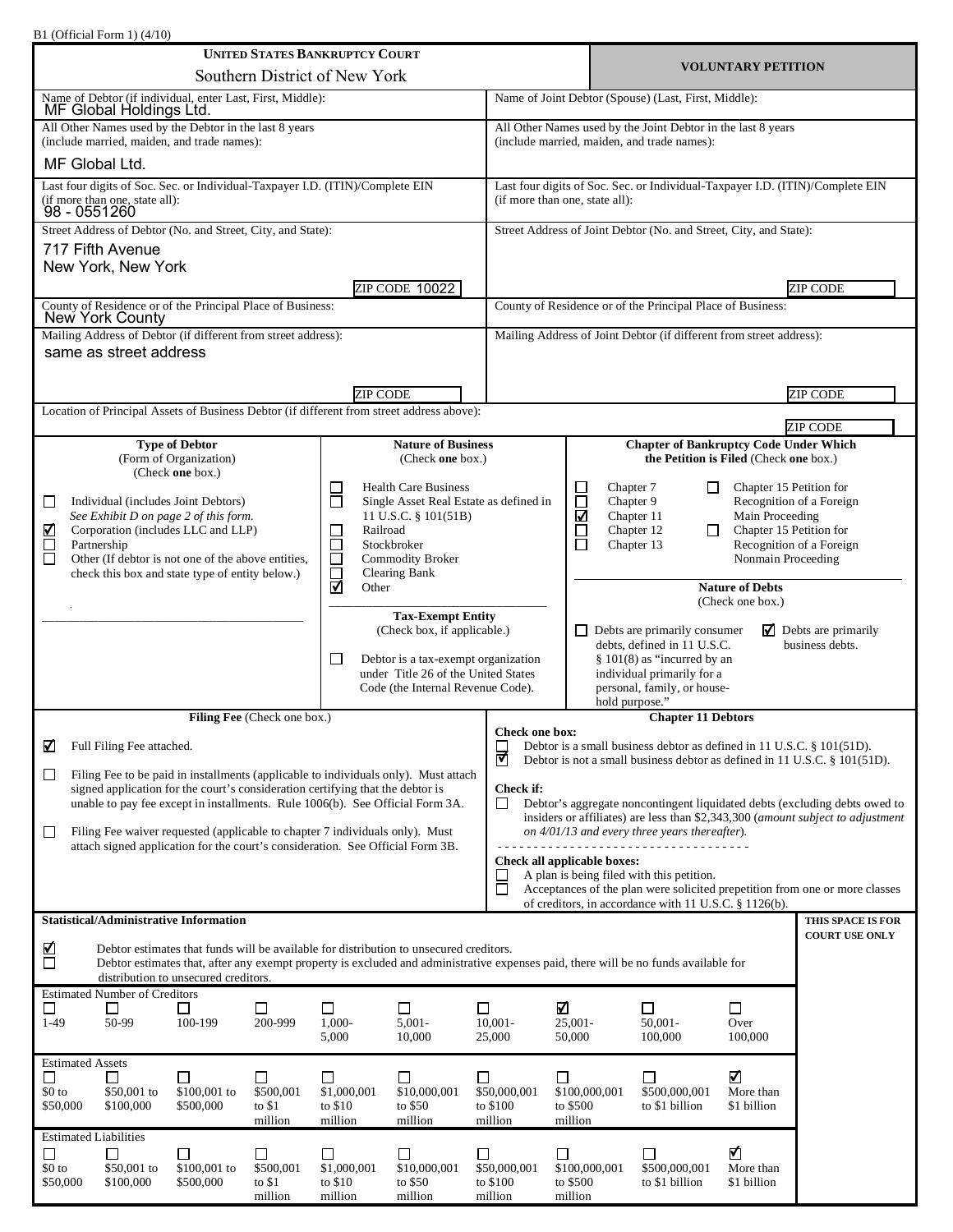| B1 (Official Form 1) $(4/10)$                                                                                                                                                                                                                                                                                                                                                                                                                                                                                                                                                                                                                                                                                                                                |                                                                                                                                                                | Page 2      |  |  |  |
|--------------------------------------------------------------------------------------------------------------------------------------------------------------------------------------------------------------------------------------------------------------------------------------------------------------------------------------------------------------------------------------------------------------------------------------------------------------------------------------------------------------------------------------------------------------------------------------------------------------------------------------------------------------------------------------------------------------------------------------------------------------|----------------------------------------------------------------------------------------------------------------------------------------------------------------|-------------|--|--|--|
| <b>Voluntary Petition</b>                                                                                                                                                                                                                                                                                                                                                                                                                                                                                                                                                                                                                                                                                                                                    | Name of Debtor(s):                                                                                                                                             |             |  |  |  |
| (This page must be completed and filed in every case.)                                                                                                                                                                                                                                                                                                                                                                                                                                                                                                                                                                                                                                                                                                       | MF Global Holdings, Ltd.                                                                                                                                       |             |  |  |  |
| All Prior Bankruptcy Cases Filed Within Last 8 Years (If more than two, attach additional sheet.)<br>Location                                                                                                                                                                                                                                                                                                                                                                                                                                                                                                                                                                                                                                                | Case Number:                                                                                                                                                   | Date Filed: |  |  |  |
| Where Filed:                                                                                                                                                                                                                                                                                                                                                                                                                                                                                                                                                                                                                                                                                                                                                 |                                                                                                                                                                |             |  |  |  |
| Location                                                                                                                                                                                                                                                                                                                                                                                                                                                                                                                                                                                                                                                                                                                                                     | Case Number:                                                                                                                                                   | Date Filed: |  |  |  |
| Where Filed:                                                                                                                                                                                                                                                                                                                                                                                                                                                                                                                                                                                                                                                                                                                                                 |                                                                                                                                                                |             |  |  |  |
| Pending Bankruptcy Case Filed by any Spouse, Partner, or Affiliate of this Debtor (If more than one, attach additional sheet.)<br>Name of Debtor:                                                                                                                                                                                                                                                                                                                                                                                                                                                                                                                                                                                                            |                                                                                                                                                                |             |  |  |  |
| See Schedule 1                                                                                                                                                                                                                                                                                                                                                                                                                                                                                                                                                                                                                                                                                                                                               | Case Number:                                                                                                                                                   | Date Filed: |  |  |  |
| District:<br>Southern District of New York                                                                                                                                                                                                                                                                                                                                                                                                                                                                                                                                                                                                                                                                                                                   | Relationship:                                                                                                                                                  | Judge:      |  |  |  |
| <b>Exhibit A</b>                                                                                                                                                                                                                                                                                                                                                                                                                                                                                                                                                                                                                                                                                                                                             | <b>Exhibit B</b>                                                                                                                                               |             |  |  |  |
| (To be completed if debtor is an individual<br>(To be completed if debtor is required to file periodic reports (e.g., forms 10K and 10Q)<br>whose debts are primarily consumer debts.)<br>with the Securities and Exchange Commission pursuant to Section 13 or 15(d) of the<br>Securities Exchange Act of 1934 and is requesting relief under chapter 11.)<br>I, the attorney for the petitioner named in the foregoing petition, declare that I<br>have informed the petitioner that [he or she] may proceed under chapter 7, 11, 12,<br>or 13 of title 11, United States Code, and have explained the relief available under<br>each such chapter. I further certify that I have delivered to the debtor the notice<br>required by 11 U.S.C. $\S$ 342(b). |                                                                                                                                                                |             |  |  |  |
|                                                                                                                                                                                                                                                                                                                                                                                                                                                                                                                                                                                                                                                                                                                                                              |                                                                                                                                                                |             |  |  |  |
| V<br>Exhibit A is attached and made a part of this petition.                                                                                                                                                                                                                                                                                                                                                                                                                                                                                                                                                                                                                                                                                                 | $\mathbf X$<br>Signature of Attorney for Debtor(s)                                                                                                             | (Date)      |  |  |  |
|                                                                                                                                                                                                                                                                                                                                                                                                                                                                                                                                                                                                                                                                                                                                                              |                                                                                                                                                                |             |  |  |  |
| Yes, and Exhibit C is attached and made a part of this petition.<br>$\mathbb{R}^n$<br>☑<br>No.                                                                                                                                                                                                                                                                                                                                                                                                                                                                                                                                                                                                                                                               | Does the debtor own or have possession of any property that poses or is alleged to pose a threat of imminent and identifiable harm to public health or safety? |             |  |  |  |
| <b>Exhibit D</b><br>(To be completed by every individual debtor. If a joint petition is filed, each spouse must complete and attach a separate Exhibit D.)<br>Exhibit D completed and signed by the debtor is attached and made a part of this petition.<br>If this is a joint petition:<br>Exhibit D also completed and signed by the joint debtor is attached and made a part of this petition.                                                                                                                                                                                                                                                                                                                                                            |                                                                                                                                                                |             |  |  |  |
| <b>Information Regarding the Debtor - Venue</b><br>(Check any applicable box.)<br>Debtor has been domiciled or has had a residence, principal place of business, or principal assets in this District for 180 days immediately<br>□<br>preceding the date of this petition or for a longer part of such 180 days than in any other District.                                                                                                                                                                                                                                                                                                                                                                                                                 |                                                                                                                                                                |             |  |  |  |
| ☑<br>There is a bankruptcy case concerning debtor's affiliate, general partner, or partnership pending in this District.                                                                                                                                                                                                                                                                                                                                                                                                                                                                                                                                                                                                                                     |                                                                                                                                                                |             |  |  |  |
| $\Box$<br>Debtor is a debtor in a foreign proceeding and has its principal place of business or principal assets in the United States in this District, or has<br>no principal place of business or assets in the United States but is a defendant in an action or proceeding [in a federal or state court] in this<br>District, or the interests of the parties will be served in regard to the relief sought in this District.                                                                                                                                                                                                                                                                                                                             |                                                                                                                                                                |             |  |  |  |
| Certification by a Debtor Who Resides as a Tenant of Residential Property<br>(Check all applicable boxes.)                                                                                                                                                                                                                                                                                                                                                                                                                                                                                                                                                                                                                                                   |                                                                                                                                                                |             |  |  |  |
| $\Box$<br>Landlord has a judgment against the debtor for possession of debtor's residence. (If box checked, complete the following.)                                                                                                                                                                                                                                                                                                                                                                                                                                                                                                                                                                                                                         |                                                                                                                                                                |             |  |  |  |
|                                                                                                                                                                                                                                                                                                                                                                                                                                                                                                                                                                                                                                                                                                                                                              | (Name of landlord that obtained judgment)                                                                                                                      |             |  |  |  |
|                                                                                                                                                                                                                                                                                                                                                                                                                                                                                                                                                                                                                                                                                                                                                              | (Address of landlord)                                                                                                                                          |             |  |  |  |
| $\Box$<br>Debtor claims that under applicable nonbankruptcy law, there are circumstances under which the debtor would be permitted to cure the<br>entire monetary default that gave rise to the judgment for possession, after the judgment for possession was entered, and                                                                                                                                                                                                                                                                                                                                                                                                                                                                                  |                                                                                                                                                                |             |  |  |  |
| $\Box$<br>Debtor has included with this petition the deposit with the court of any rent that would become due during the 30-day period after the filing<br>of the petition.                                                                                                                                                                                                                                                                                                                                                                                                                                                                                                                                                                                  |                                                                                                                                                                |             |  |  |  |
| Debtor certifies that he/she has served the Landlord with this certification. (11 U.S.C. § 362(1)).<br>$\Box$                                                                                                                                                                                                                                                                                                                                                                                                                                                                                                                                                                                                                                                |                                                                                                                                                                |             |  |  |  |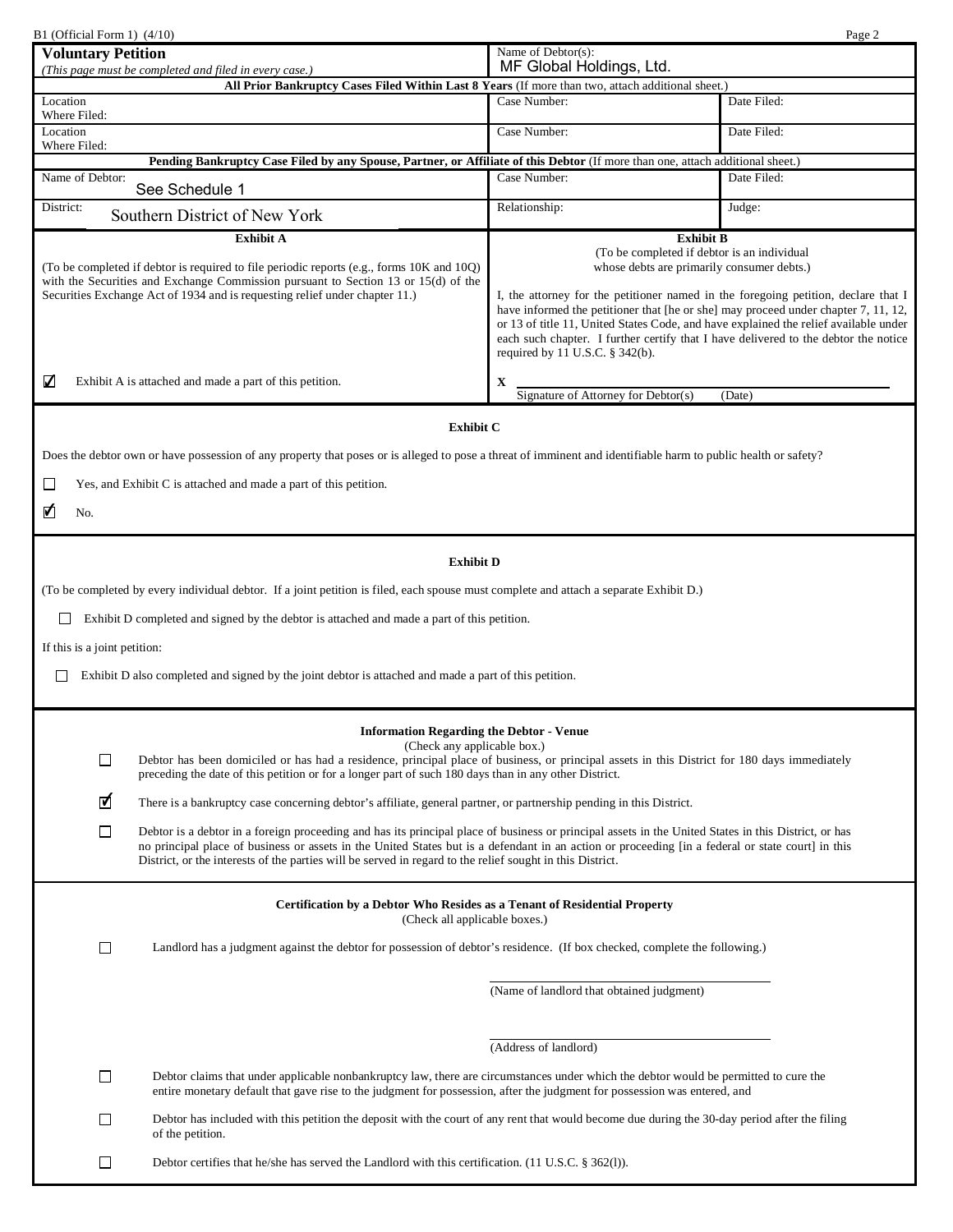| B1 (Official Form) $1(4/10)$                                                                                                                                                                                                                                                                                                                                                                                                                                                                                                                                                                        | Page 3                                                                                                                                                                                                                                                                                                                                                                                                                                                                                                                                                                                                                                                                                                                                                                                                                                                                                                                                                                                                                                                      |
|-----------------------------------------------------------------------------------------------------------------------------------------------------------------------------------------------------------------------------------------------------------------------------------------------------------------------------------------------------------------------------------------------------------------------------------------------------------------------------------------------------------------------------------------------------------------------------------------------------|-------------------------------------------------------------------------------------------------------------------------------------------------------------------------------------------------------------------------------------------------------------------------------------------------------------------------------------------------------------------------------------------------------------------------------------------------------------------------------------------------------------------------------------------------------------------------------------------------------------------------------------------------------------------------------------------------------------------------------------------------------------------------------------------------------------------------------------------------------------------------------------------------------------------------------------------------------------------------------------------------------------------------------------------------------------|
| <b>Voluntary Petition</b>                                                                                                                                                                                                                                                                                                                                                                                                                                                                                                                                                                           | Name of Debtor(s):<br>MF Global Holdings, Ltd.                                                                                                                                                                                                                                                                                                                                                                                                                                                                                                                                                                                                                                                                                                                                                                                                                                                                                                                                                                                                              |
| (This page must be completed and filed in every case.)                                                                                                                                                                                                                                                                                                                                                                                                                                                                                                                                              |                                                                                                                                                                                                                                                                                                                                                                                                                                                                                                                                                                                                                                                                                                                                                                                                                                                                                                                                                                                                                                                             |
| <b>Signatures</b><br>Signature(s) of Debtor(s) (Individual/Joint)                                                                                                                                                                                                                                                                                                                                                                                                                                                                                                                                   | <b>Signature of a Foreign Representative</b>                                                                                                                                                                                                                                                                                                                                                                                                                                                                                                                                                                                                                                                                                                                                                                                                                                                                                                                                                                                                                |
| I declare under penalty of perjury that the information provided in this petition is true<br>and correct.<br>[If petitioner is an individual whose debts are primarily consumer debts and has<br>chosen to file under chapter 7] I am aware that I may proceed under chapter 7, 11, 12<br>or 13 of title 11, United States Code, understand the relief available under each such<br>chapter, and choose to proceed under chapter 7.<br>[If no attorney represents me and no bankruptcy petition preparer signs the petition] I<br>have obtained and read the notice required by 11 U.S.C. § 342(b). | I declare under penalty of perjury that the information provided in this petition is<br>true and correct, that I am the foreign representative of a debtor in a foreign<br>proceeding, and that I am authorized to file this petition.<br>(Check only one box.)<br>$\Box$<br>I request relief in accordance with chapter 15 of title 11, United States Code.<br>Certified copies of the documents required by 11 U.S.C. § 1515 are attached.                                                                                                                                                                                                                                                                                                                                                                                                                                                                                                                                                                                                                |
| I request relief in accordance with the chapter of title 11, United States Code,<br>specified in this petition.<br>X<br>Signature of Debtor                                                                                                                                                                                                                                                                                                                                                                                                                                                         | Pursuant to 11 U.S.C. § 1511, I request relief in accordance with the<br>$\Box$<br>chapter of title 11 specified in this petition. A certified copy of the<br>order granting recognition of the foreign main proceeding is attached.<br>$\mathbf X$<br>(Signature of Foreign Representative)                                                                                                                                                                                                                                                                                                                                                                                                                                                                                                                                                                                                                                                                                                                                                                |
| X<br>Signature of Joint Debtor<br>Telephone Number (if not represented by attorney)<br>Date                                                                                                                                                                                                                                                                                                                                                                                                                                                                                                         | (Printed Name of Foreign Representative)<br>Date                                                                                                                                                                                                                                                                                                                                                                                                                                                                                                                                                                                                                                                                                                                                                                                                                                                                                                                                                                                                            |
| <b>Signature of Attorney*</b>                                                                                                                                                                                                                                                                                                                                                                                                                                                                                                                                                                       | <b>Signature of Non-Attorney Bankruptcy Petition Preparer</b>                                                                                                                                                                                                                                                                                                                                                                                                                                                                                                                                                                                                                                                                                                                                                                                                                                                                                                                                                                                               |
| /s/ Kenneth S. Ziman<br>X<br>Signature of Attorney for Debtor(s)<br>Kenneth S. Ziman<br><b>Printed Name of Attomey for Debtor(s)</b><br>Skadden Arps Slate Meagher & Flom LLP<br>Firm Name<br>4 Times Square<br>New York, New York 10036<br>Address<br>212-735-3000<br>Telephone Number<br>10/31/2011<br>Date<br>*In a case in which $\S 707(b)(4)(D)$ applies, this signature also constitutes a<br>certification that the attorney has no knowledge after an inquiry that the information<br>in the schedules is incorrect.                                                                       | I declare under penalty of perjury that: (1) I am a bankruptcy petition preparer as<br>defined in 11 U.S.C. $\S$ 110; (2) I prepared this document for compensation and have<br>provided the debtor with a copy of this document and the notices and information<br>required under 11 U.S.C. §§ 110(b), 110(h), and 342(b); and, (3) if rules or<br>guidelines have been promulgated pursuant to 11 U.S.C. § 110(h) setting a<br>maximum fee for services chargeable by bankruptcy petition preparers, I have given<br>the debtor notice of the maximum amount before preparing any document for filing<br>for a debtor or accepting any fee from the debtor, as required in that section.<br>Official Form 19 is attached.<br>Printed Name and title, if any, of Bankruptcy Petition Preparer<br>Social-Security number (If the bankruptcy petition preparer is not an<br>individual, state the Social-Security number of the officer, principal,<br>responsible person or partner of the bankruptcy petition preparer.) (Required<br>by 11 U.S.C. § 110.) |
| <b>Signature of Debtor (Corporation/Partnership)</b><br>I declare under penalty of perjury that the information provided in this petition is true<br>and correct, and that I have been authorized to file this petition on behalf of the                                                                                                                                                                                                                                                                                                                                                            | Address<br>X                                                                                                                                                                                                                                                                                                                                                                                                                                                                                                                                                                                                                                                                                                                                                                                                                                                                                                                                                                                                                                                |
| debtor.<br>The debtor requests the relief in accordance with the chapter of title 11, United States<br>Code, specified in this petition.<br>/s/ Bradley I. Abelow<br>X<br>Signature of Authorized Individual<br>Bradley 1. Abelow<br><b>Printed Name of Authorized Individual</b><br>President and Chief Operating Officer<br>Title of Authorized Individual<br>10/31/2011<br>Date                                                                                                                                                                                                                  | Date<br>Signature of bankruptcy petition preparer or officer, principal, responsible person,<br>or partner whose Social-Security number is provided above.<br>Names and Social-Security numbers of all other individuals who prepared or<br>assisted in preparing this document unless the bankruptcy petition preparer is not an<br>individual.<br>If more than one person prepared this document, attach additional sheets<br>conforming to the appropriate official form for each person.<br>A bankruptcy petition preparer's failure to comply with the provisions of title 11<br>and the Federal Rules of Bankruptcy Procedure may result in fines or imprisonment<br>or both. 11 U.S.C. § 110; 18 U.S.C. § 156.                                                                                                                                                                                                                                                                                                                                       |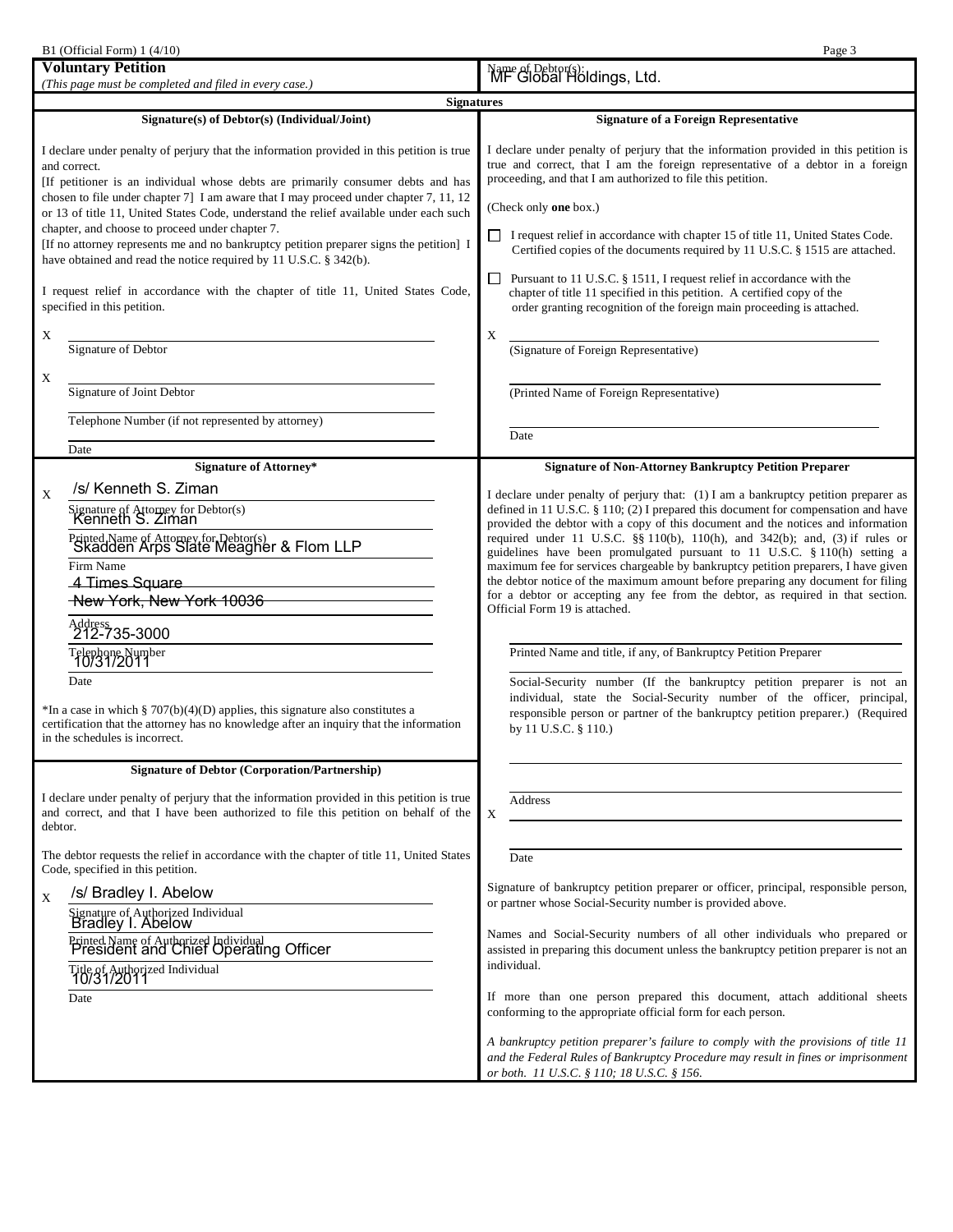| UNITED STATES BANKRUPTCY COURT   |   |                                  |
|----------------------------------|---|----------------------------------|
| SOUTHERN DISTRICT OF NEW YORK    |   |                                  |
|                                  |   |                                  |
|                                  |   |                                  |
| In re:                           |   | Chapter 11                       |
|                                  |   |                                  |
| MF GLOBAL HOLDINGS LTD., et al., |   | Case No. $11$ -                  |
|                                  |   |                                  |
| Debtors.                         |   | (Joint Administration Requested) |
|                                  | ٠ |                                  |
|                                  |   |                                  |

# **EXHIBIT "A" TO VOLUNTARY PETITION**

1. The securities of MF Global Holdings Ltd. ("MF Global") identified below are registered under section 12 of the Securities and Exchange Act of 1934. The SEC file number is 001- 33590.

2. The following financial data, which is consolidated among MF Global and certain of its subsidiaries (including subsidiaries which are not debtors in these chapter 11 cases), is the latest available information and refers to the MF Global's and its debtor-subsidiaries' condition on September 30, 2011. $^1$ 

| a. | Total assets      | \$41,046,594,000 |
|----|-------------------|------------------|
| h  | Total liabilities | \$39,683,915,000 |

c. Debt securities held by more than  $500$  holders:<sup>2</sup>

### **MF Global Holdings Ltd. Outstanding Notes**

| <b>Title</b> | Outstanding<br><b>Principal Amount</b> | <b>CUSIP/ISIN</b> |
|--------------|----------------------------------------|-------------------|
|              |                                        | S5277JAA          |
|              |                                        | 55277JAC          |
|              |                                        | SS277JAB          |
|              |                                        | SS276YAB          |

<sup>1</sup> Source: Form 8-K of MF Global Holdings Ltd. filed pursuant to Section 13 or 15(d) of the Securities Exchange Act of 1934 on September 30, 2011.

<sup>&</sup>lt;sup>2</sup> MF Global is unable to determine the precise number of holders of its debt securities. Accordingly, MF Global elects to identify all outstanding debt securities in response to this inquiry. All debt securities of MF Global are unsecured.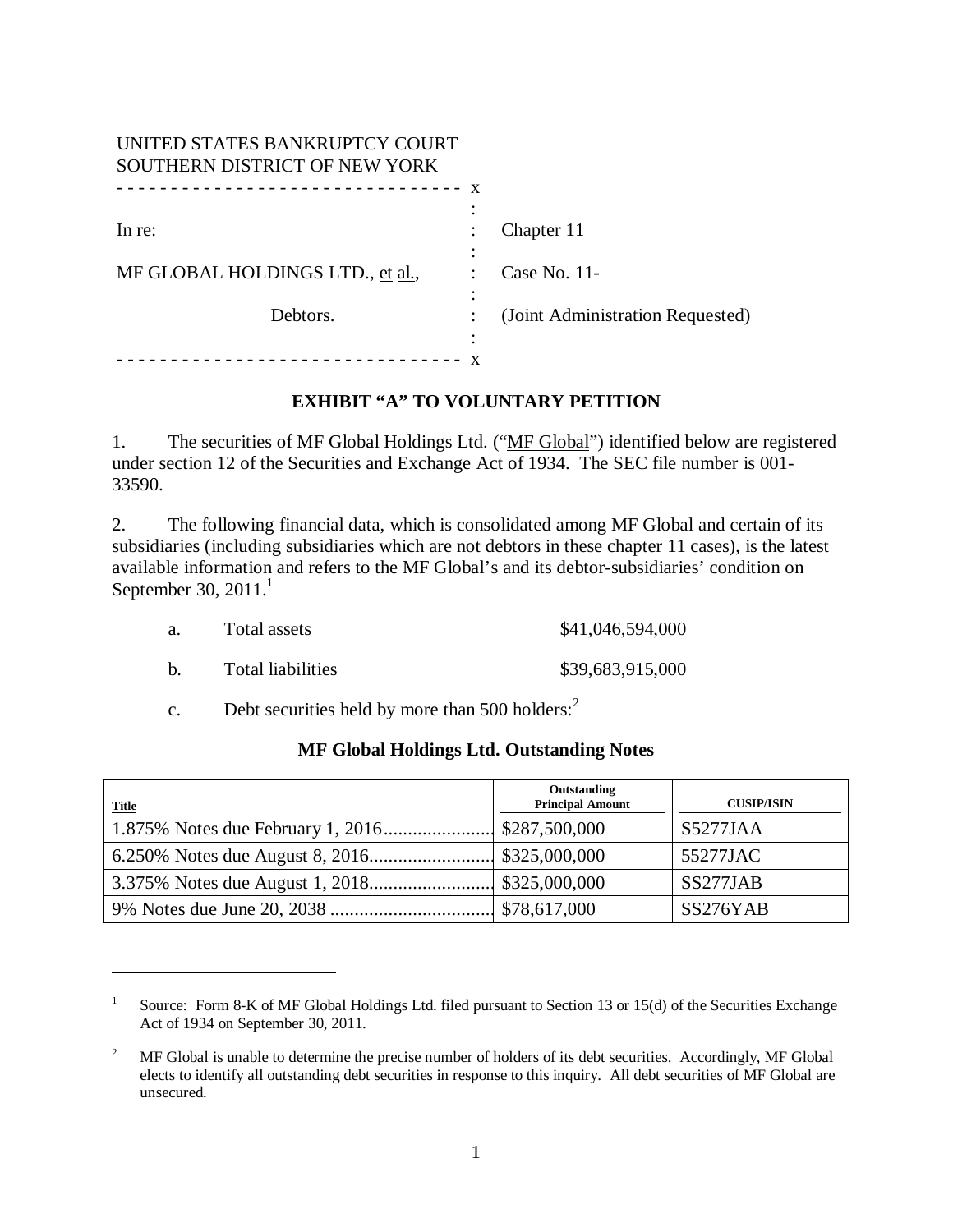d. As of June 30, 2011, MF Global Holdings Ltd. had two series of preferred stock issued and outstanding: (a) 1,500,000 shares of Series A Preferred Stock issued and outstanding to J.C. Flowers and (b) 403,550 shares of Series B Preferred Stock remain outstanding.

e. As of June 30, 2011, MF Global Holdings Ltd. had 164,893,000 shares of common stock outstanding.

3. Brief description of MF Global's business:

MF Global, a Delaware corporation, is one of the world's leading brokers in markets for commodities and listed derivatives, providing access to more than 70 exchanges globally and is a leader by volume on many of the world's largest derivative exchanges. The company is also an active broker-dealer in markets for commodities, fixed income securities, equities, and foreign exchange. As of October 30, 2011, MF Global is one of 20 primary dealers authorized to trade U.S. government securities with the Federal Reserve Bank of New York. In addition to executing client transactions, MF Global provides research and market commentary to help clients make trading decisions, as well as providing clearing and settlement services. The Company is also active in providing client financing and securities lending services.

4. List the names of any person who directly or indirectly owns, controls, or holds, with power to vote, 5% or more of the voting securities of MF Global:

The table below shows the name and address of each person or company known to MF Global that beneficially owns in excess of 5% of any class of voting stock. Information in this table is as of September 30, 2011, based upon reports on Schedules 13D, F, or G filed with the Securities and Exchange Commission on or before October 30, 2011.

| <b>Title of Class</b><br>of Stock | <b>Name and Address of</b><br><b>Beneficial Owner</b>                                                                      | Amount and<br>Nature of<br><b>Beneficial</b><br>Ownership | Percentage<br>of<br>Common<br><b>Stock</b> |
|-----------------------------------|----------------------------------------------------------------------------------------------------------------------------|-----------------------------------------------------------|--------------------------------------------|
| <b>Common Stock</b>               | <b>FMR LLC</b><br>c/o Pyramis Global Advisors, LLC<br>900 Salem Street<br>Smithfield, RI, 02917                            | $(1)$ 13,917,938                                          | 8.44%                                      |
| Common Stock                      | Guardian Life Insurance Company<br>$c/\sigma$ RS Investments<br>388 Market Street<br>Suite 1700<br>San Francisco, CA 94111 | $(2)$ 12,879,811                                          | 7.81%                                      |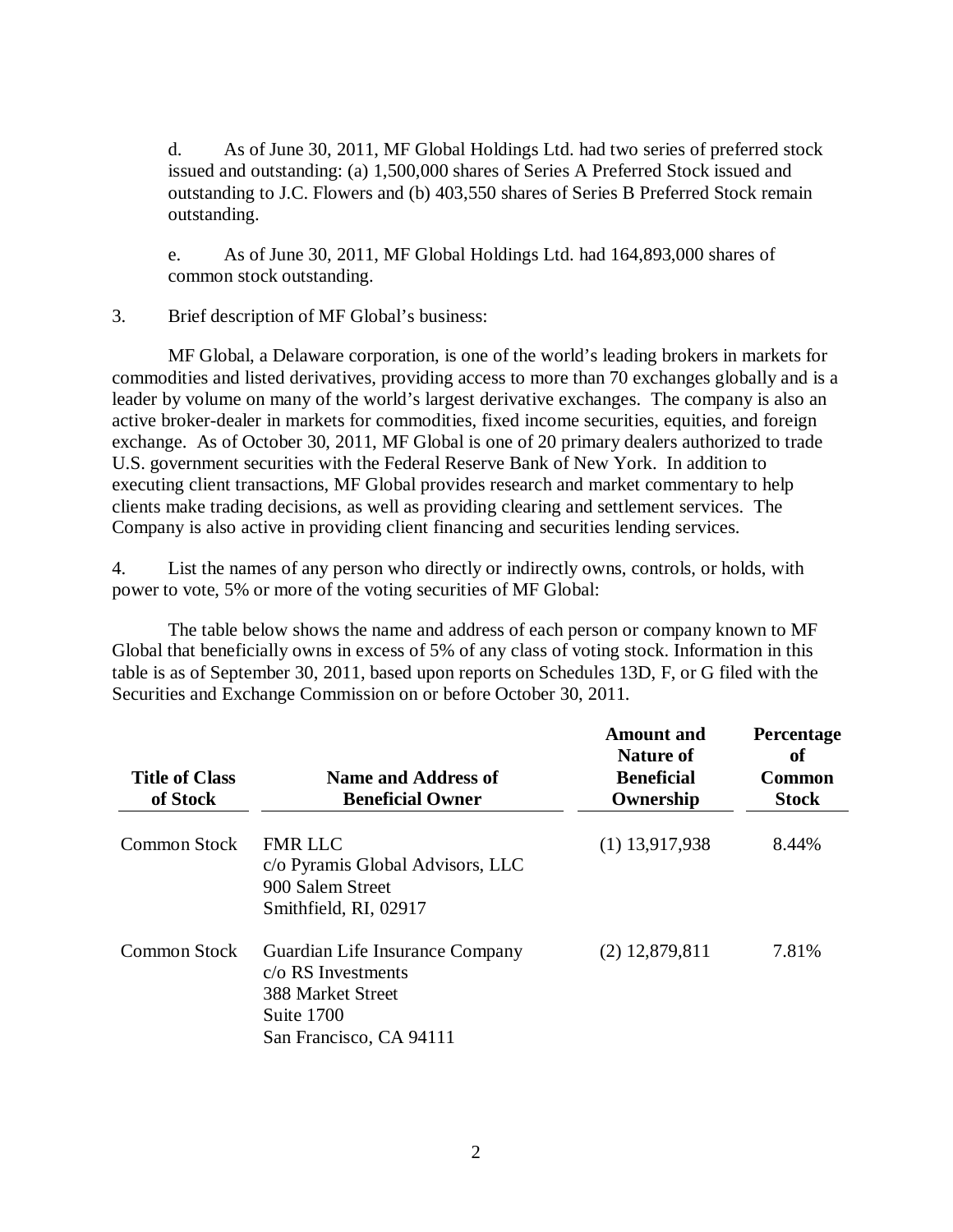| <b>Common Stock</b> | Fine Capital Partners, L.P.<br>590 Madison Avenue, 5th Floor<br>New York, NY 10022                               | $(3)$ 21,504,101 | 7.37% |
|---------------------|------------------------------------------------------------------------------------------------------------------|------------------|-------|
| <b>Common Stock</b> | Cadian Capital Management, LLC<br>461 Fifth Avenue<br>24th Floor<br>New York, NY 10017                           | $(4)$ 10,180,286 | 6.17  |
| <b>Common Stock</b> | <b>TIAA-CREF</b><br>730 Third Avenue<br>New York, NY 10017                                                       | $(5)$ 9,520,582  | 5.77% |
| <b>Common Stock</b> | <b>Piper Jaffray Companies</b><br>c/o Advisory Research, Inc.<br>180 N. Stetson<br>Chicago, IL 60601             | $(6)$ 9,132,597  | 5.54% |
| <b>Common Stock</b> | Dimensional Fund Advisors, LP<br>Palisades West<br><b>Building One</b><br>6300 Bee Cave Road<br>Austin, TX 78746 | $(7)$ 8,920,497  | 5.41% |
| <b>Common Stock</b> | Rydex Security Global Investors, LLC<br>40 East 52nd Street<br>16th Floor<br>New York, NY 10022                  | $(8)$ 8,456,992  | 5.13% |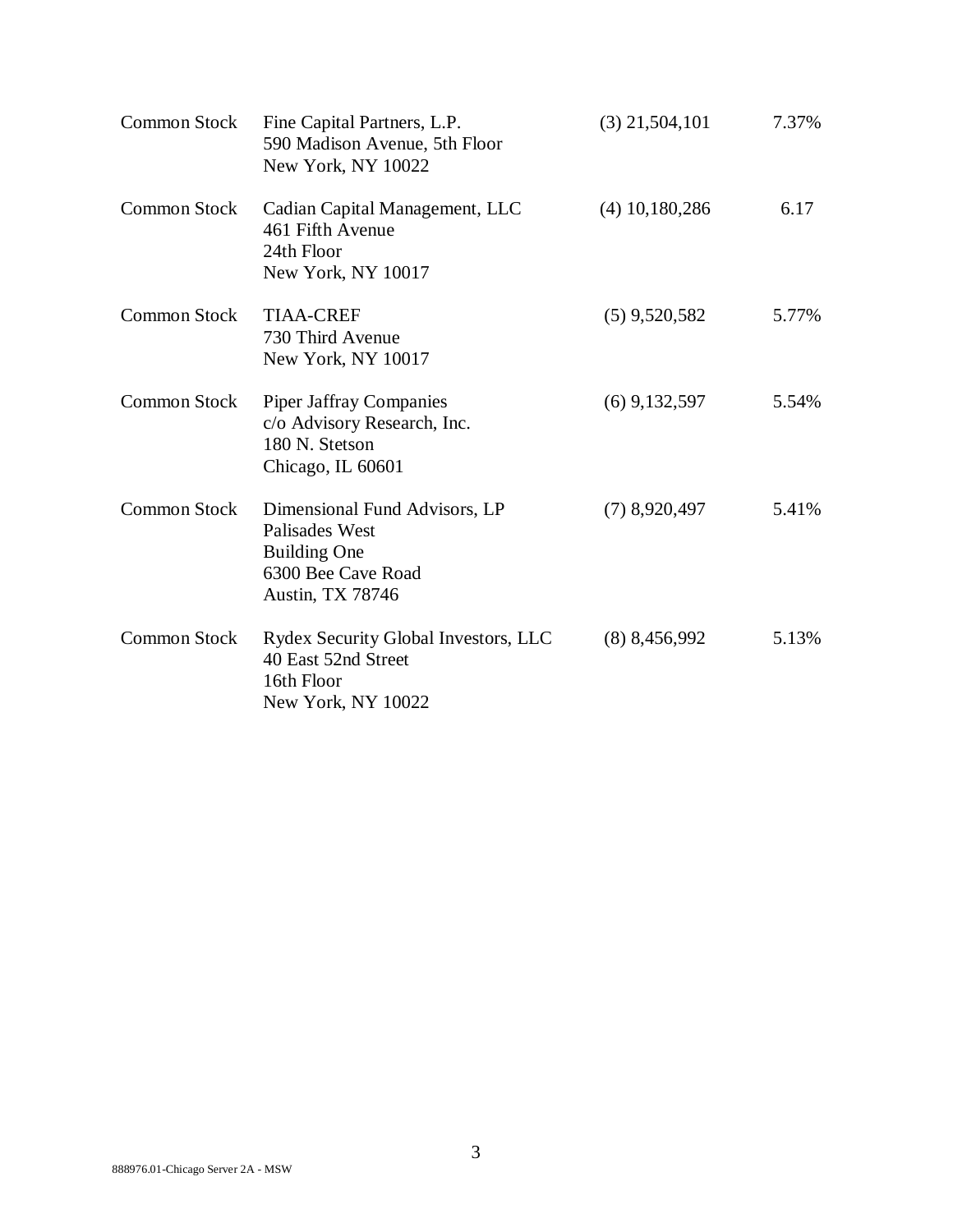## **SCHEDULE 1– AFFILIATED DEBTORS**

The following list identifies all of the affiliated entities, including the Debtor filing this petition (collectively, the "Debtors"), that have filed voluntary petitions for relief under title 11 of the United States Code, 11 U.S.C. §§ 101-1330, as amended, in the United States Bankruptcy Court for the Southern District of New York substantially contemporaneously with the filing of this petition. MF Global Holdings Ltd. and MF Global Finance USA Inc. have filed a motion requesting that their chapter 11 cases be jointly-administered pursuant to Rule 1015(b) of the Federal Rules of Bankruptcy Procedures.

- 1. MF Global Holdings Ltd
- 2. MF Global Finance USA Inc.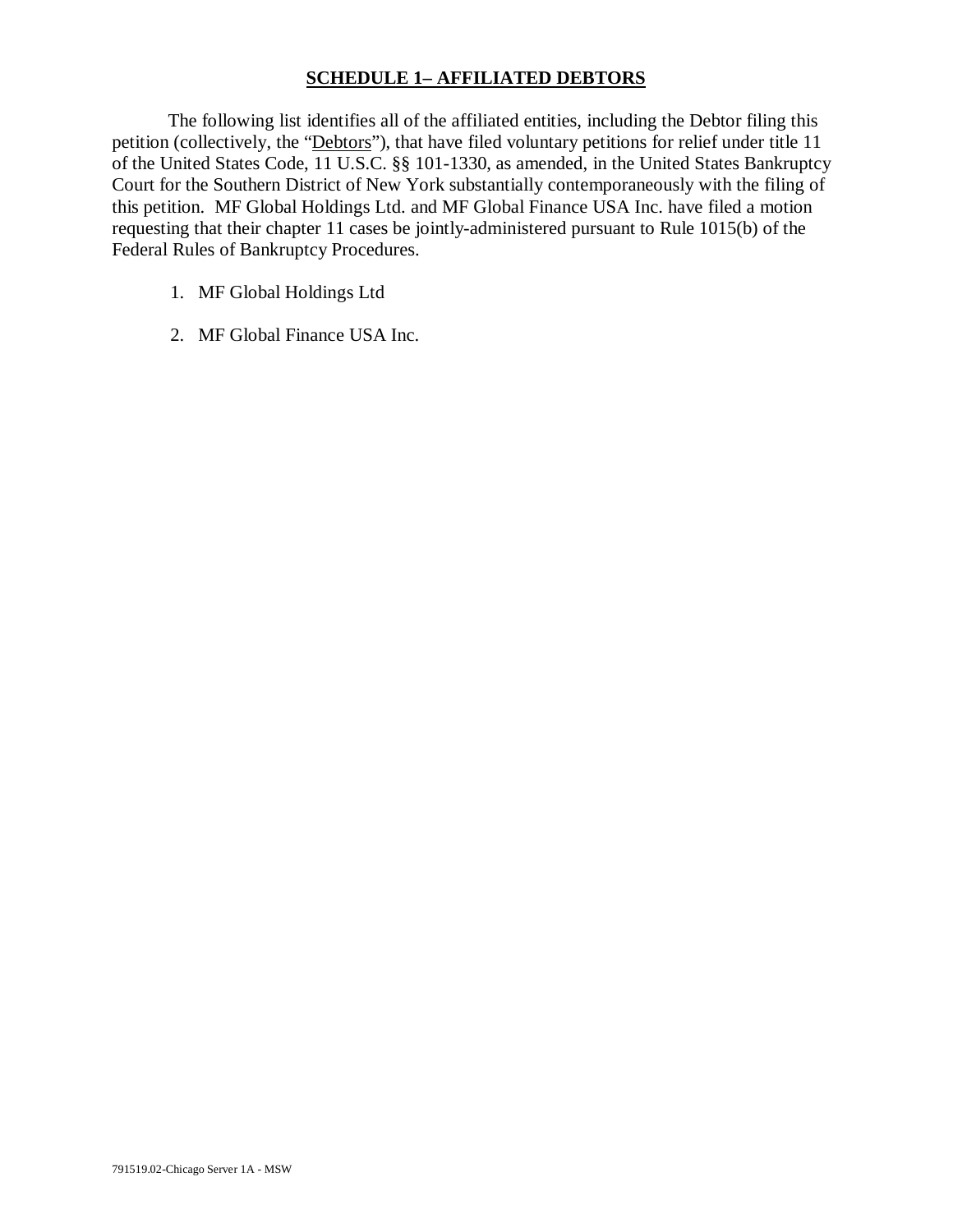### **CONSOLIDATED LIST OF UNSECURED CREDITORS HOLDING THE FIFTY LARGEST UNSECURED CLAIMS**

Following is a consolidated list of unsecured creditors holding the 50 largest unsecured claims against MF Global Holdings Ltd. and MF Global Finance USA Inc. (collectively, the "Debtors"), as of approximately October 23-30, 2011. The list has been prepared on a consolidated basis, based upon the current records of the Debtors that have contemporaneously commenced chapter 11 cases in this Court. Related entities may be listed in a consolidated basis on this chart. In setting forth the approximate amount of each claim, the Debtors may have used estimates for market values for securities and currencies and related company offsets. Certain financial instruments are illiquid and difficult to price, therefore these cannot be valued with accuracy, and values listed herein may vary substantially from fair value.

The Debtors have not yet identified which of the 50 largest unsecured creditors, if any, are contingent, unliquidated, disputed and/or subject to setoff. The Debtors reserve all rights with respect to the creditors listed on this schedule, including the right to identify any of them as contingent, unliquidated, disputed and/or subject to setoff, as appropriate. The amounts are based on the Debtors' records at the time this schedule was filed. The Debtors may continue to reconcile the amounts on this schedule, and accordingly, neither the Debtors nor its professionals can guaranty that such numbers are accurate at this time. The information presented in this list shall not constitute an admission by, nor is it binding on, the Debtors.

The list is prepared in accordance with Fed. R. Bankr. P. 1007(d) for filing in this chapter 11 case. The list does not include (1) persons who come within the definition of "insider" set forth in 11 U.S.C. § 101 or (2) secured creditors unless the value of the collateral is such that the unsecured deficiency places the creditor among the holders of the 50 largest unsecured claims.

|    | Name, Address, Phone and Fax No. of<br><b>Creditor</b>                                                                                                                                                                               | <b>Person(s) Familiar</b><br>with Debtors'<br><b>Account</b> | Nature of<br><b>Claim</b> | Contingent,<br><b>Unliquidated</b><br>and/or<br><b>Disputed</b> | <b>Approximate</b><br><b>Amount of Claim</b> |
|----|--------------------------------------------------------------------------------------------------------------------------------------------------------------------------------------------------------------------------------------|--------------------------------------------------------------|---------------------------|-----------------------------------------------------------------|----------------------------------------------|
| 1. | JPM organ Chase Bank, N.A., as<br><b>Indenture Trustee</b><br>270 Park Ave<br>New York, NY 10017                                                                                                                                     | Unknown                                                      | <b>Bond Debt</b>          | Unknown                                                         | \$1,200,875,000                              |
| 2. | Deutsche Bank Trust Company<br>Americas, as Indenture Trustee for<br>6.250% Notes due August 8, 2016<br>Attention: Lynne Malina<br>Legal Department<br>60 Wall Street, 37th Floor<br>New York, New York 10005<br>Fax: (212) 250-0677 | Unknown                                                      | <b>Bond Debt</b>          | Unknown                                                         | \$325,000,000                                |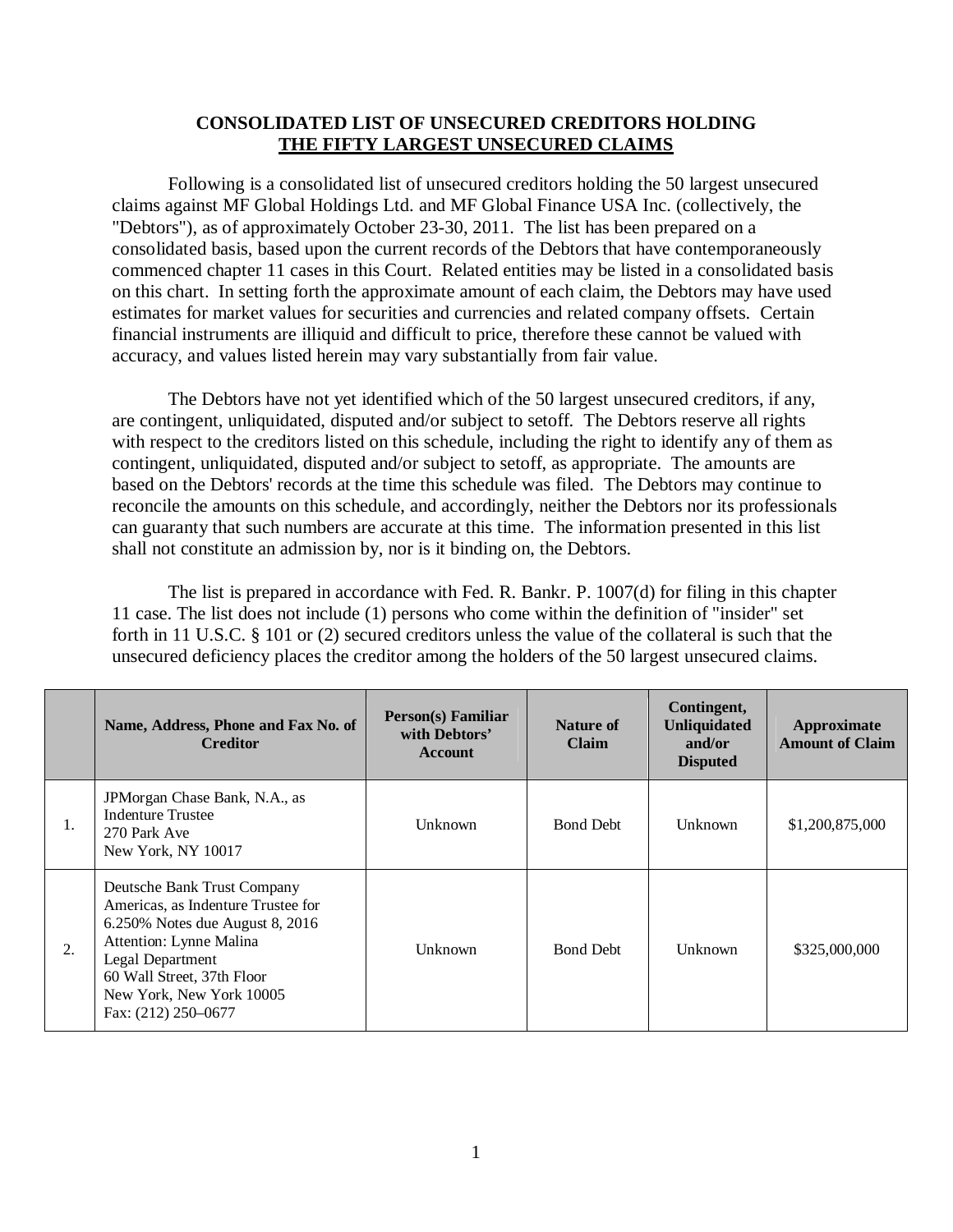|    | Name, Address, Phone and Fax No. of<br><b>Creditor</b>                                                                                                                                                                                                            | Person(s) Familiar<br>with Debtors'<br><b>Account</b> | <b>Nature of</b><br><b>Claim</b> | Contingent,<br>Unliquidated<br>and/or<br><b>Disputed</b> | <b>Approximate</b><br><b>Amount of Claim</b> |
|----|-------------------------------------------------------------------------------------------------------------------------------------------------------------------------------------------------------------------------------------------------------------------|-------------------------------------------------------|----------------------------------|----------------------------------------------------------|----------------------------------------------|
| 3. | Deutsche Bank Trust Company<br>Americas, as Indenture Trustee for<br>3.375% Notes due August 1, 2018<br>Corporate Trust Office at<br>Attention: Lynne Malina<br>Legal Department<br>60 Wall Street, 37th Floor<br>New York, New York 10005<br>Fax: (212) 250-0677 | Unknown                                               | <b>Bond Debt</b>                 | Unknown                                                  | \$325,000,000                                |
| 4. | Deutsche Bank Trust Company<br>Americas, as Indenture Trustee for<br>1.875% Notes due February 1, 2016<br>Attention: Lynne Malina<br>Legal Department<br>60 Wall Street, 37th Floor<br>New York, New York 10005<br>Fax: (212) 250-0677                            | Unknown                                               | <b>Bond Debt</b>                 | Unknown                                                  | \$287,500,000                                |
| 5. | Deutsche Bank Trust Company<br>Americas, as Indenture Trustee for<br>9% Notes due June 20, 2038<br>Attention: Lynne Malina<br>Legal Department<br>60 Wall Street, 37th Floor<br>New York, New York 10005<br>Fax: (212) 250-0677                                   | Unknown                                               | <b>Bond Debt</b>                 | Unknown                                                  | \$78,617,000                                 |
| 6. | Headstrong Services, LLC<br>4035 Ridge Top Rd Ste 300<br>Fairfax, VA 22030<br>Phone: (703) 272-6700<br>Fax: (703) 272-2000                                                                                                                                        | Unknown                                               | Unknown                          | Unknown                                                  | \$3,936,074                                  |
| 7. | <b>CNBC</b><br>c/o NBC Universal CFS<br><b>Bank of America</b><br>NBC Universal Lock Box #402971<br>Atlanta, GA 30384-2971<br>10 Fleet Pl<br>London, EC4M7QS GB<br>Phone: 0207 653 9300                                                                           | Unknown                                               | Unknown                          | Unknown                                                  | \$845,397                                    |
| 8. | Sullivan & Cromwell LLP<br>125 Broad St<br>New York, NY 10004-2498<br>Phone: (212) 558-4000<br>Fax: (212) 558-3588                                                                                                                                                | Unknown                                               | Unknown                          | Unknown                                                  | \$596,939                                    |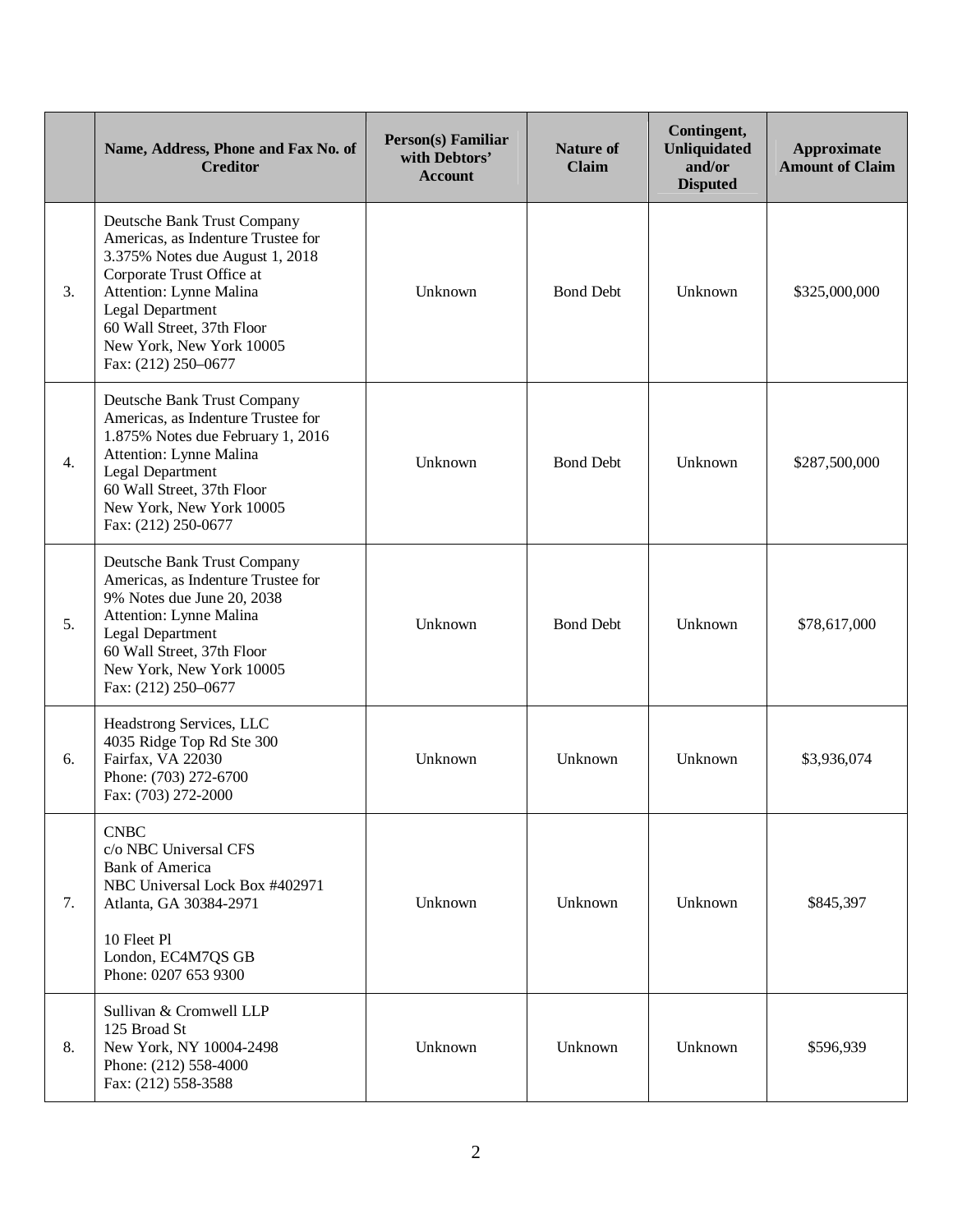|     | Name, Address, Phone and Fax No. of<br><b>Creditor</b>                                                                          | Person(s) Familiar<br>with Debtors'<br><b>Account</b> | <b>Nature of</b><br><b>Claim</b> | Contingent,<br><b>Unliquidated</b><br>and/or<br><b>Disputed</b> | <b>Approximate</b><br><b>Amount of Claim</b> |
|-----|---------------------------------------------------------------------------------------------------------------------------------|-------------------------------------------------------|----------------------------------|-----------------------------------------------------------------|----------------------------------------------|
| 9.  | Caplin Systems Limited<br>Cutlers Court, 115 Houndsditch<br>London EC3A 7BR GB                                                  | Unknown                                               | Unknown                          | Unknown                                                         | \$427,520                                    |
| 10. | Wachtell, Lipton, Rosen & Katz<br>51 W 52nd St<br>New York, NY 10019<br>Phone: (212) 403-1000<br>Fax: (212) 403-2000            | Unknown                                               | Unknown                          | Unknown                                                         | \$388,000                                    |
| 11. | Linklaters LLP<br>1345 Avenue of the Americas<br>New York, NY 10105<br>Phone: (212) 903-9000<br>Fax: (212) 903-9100             | Unknown                                               | Unknown                          | Unknown                                                         | \$348,000                                    |
| 12. | PricewaterhouseCoopers LLP<br>1177 Avenue of the Americas<br>New York, NY 10036<br>Phone: (212) 596-8000<br>Fax: (813) 286-6000 | Unknown                                               | Unknown                          | Unknown                                                         | \$312,598                                    |
| 13. | Dean Media Group<br>560 W Washington Blvd Ste 420<br>Chicago, IL 60605                                                          | Unknown                                               | Unknown                          | Unknown                                                         | \$309,000                                    |
| 14. | <b>Oracle Corporation</b><br>500 Oracle Pkwy<br>Redwood Shores, CA 94065<br>Phone: (916) 315-4305<br>Fax: (650) 506-7200        | Unknown                                               | Unknown                          | Unknown                                                         | \$302,704                                    |
| 15. | ForwardThink Group Inc<br>112 Candido Ct<br>Manalapan, NJ 07726<br>Phone: (646) 873-6530                                        | Unknown                                               | Unknown                          | Unknown                                                         | \$278,825                                    |
| 16. | <b>Bloomberg Finance LP</b><br>731 Lexington Ave<br>New York, NY 10022<br>Fax: (917) 369-5000                                   | Unknown                                               | Unknown                          | Unknown                                                         | \$276,064                                    |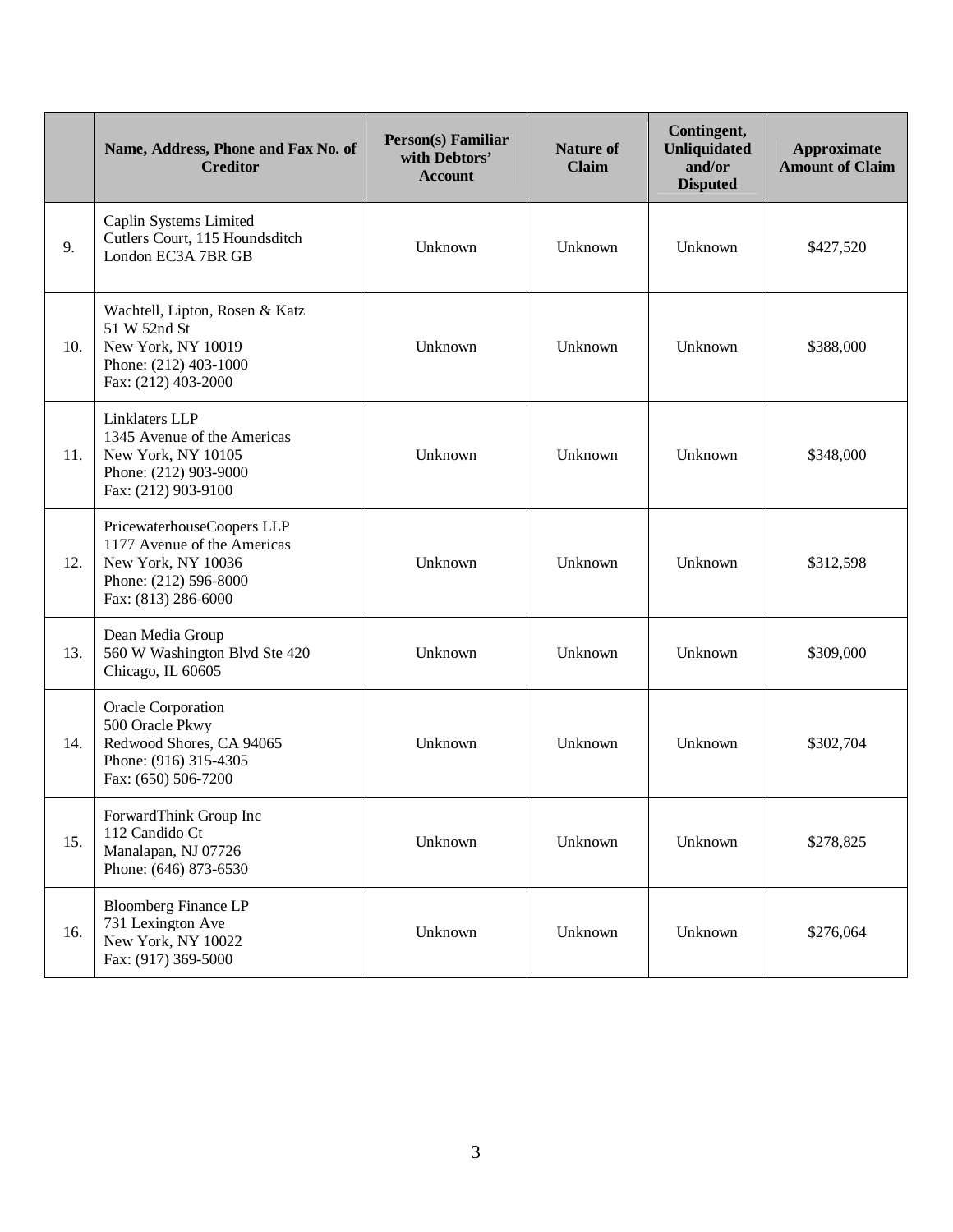|     | Name, Address, Phone and Fax No. of<br><b>Creditor</b>                                                                | <b>Person(s) Familiar</b><br>with Debtors'<br><b>Account</b> | <b>Nature of</b><br><b>Claim</b> | Contingent,<br><b>Unliquidated</b><br>and/or<br><b>Disputed</b> | <b>Approximate</b><br><b>Amount of Claim</b> |
|-----|-----------------------------------------------------------------------------------------------------------------------|--------------------------------------------------------------|----------------------------------|-----------------------------------------------------------------|----------------------------------------------|
| 17. | The Gate Worldwide (S) Pte Ltd<br>11 E 26th St Fl 14<br>New York, NY 10010-1422<br>Fax: (212) 508-3543<br>52 Craig Rd | Unknown                                                      | Unknown                          | Unknown                                                         | \$229,739                                    |
|     | Singapore 89690                                                                                                       |                                                              |                                  |                                                                 |                                              |
| 18. | Lever Interactive<br>1431 Opus Pl Ste 625<br>Downers Grove, IL 60515                                                  | Unknown                                                      | Unknown                          | Unknown                                                         | \$178,900                                    |
| 19. | <b>Braxton Group LLC</b><br>7 Bridge View Dr<br>New Fairfield, CT 06812<br>Phone: (203) 312-9200                      | Unknown                                                      | Unknown                          | Unknown                                                         | \$172,325                                    |
| 20. | Forum Group<br>260 Madison Ave #200<br>New York, NY 10016-2401<br>Phone: (212) 687-4050<br>Fax: (917) 256-0314        | Unknown                                                      | Unknown                          | Unknown                                                         | \$154,300                                    |
| 21. | Shearman & Sterling<br>599 Lexington Ave<br>New York, NY 10022<br>Phone: (212) 848-4000<br>Fax: (212) 848-7179        | Unknown                                                      | Unknown                          | Unknown                                                         | \$135,500                                    |
| 22. | <b>RR</b> Donnelly<br>111 South Wacker Dr<br>Chicago, IL 60606<br>Phone: (312) 326-8000<br>Fax: (212) 503-1344        | Unknown                                                      | Unknown                          | Unknown                                                         | \$118,600                                    |
| 23. | Infinia Group LLC<br>515 West 20th St Fl 3<br>New York, NY 10011<br>Phone: (212) 463-5100                             | Unknown                                                      | Unknown                          | Unknown                                                         | \$115,001                                    |
| 24. | <b>Directors Fees</b><br>717 Fifth Ave<br>New York, NY 10022                                                          | Unknown                                                      | Unknown                          | Unknown                                                         | \$105,000                                    |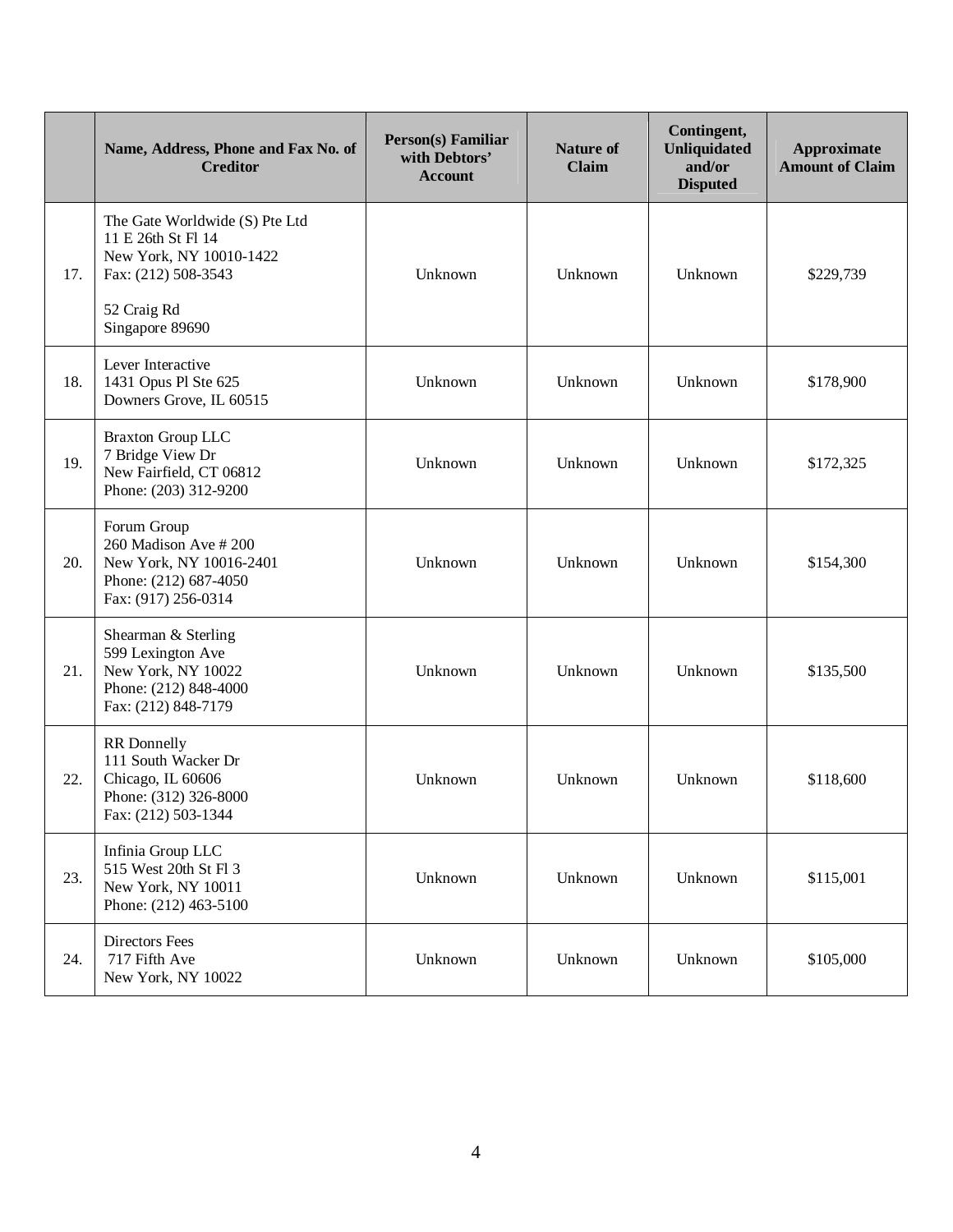|     | Name, Address, Phone and Fax No. of<br><b>Creditor</b>                                                                                           | <b>Person(s) Familiar</b><br>with Debtors'<br><b>Account</b> | <b>Nature of</b><br><b>Claim</b> | Contingent,<br>Unliquidated<br>and/or<br><b>Disputed</b> | <b>Approximate</b><br><b>Amount of Claim</b> |
|-----|--------------------------------------------------------------------------------------------------------------------------------------------------|--------------------------------------------------------------|----------------------------------|----------------------------------------------------------|----------------------------------------------|
| 25. | ADK America Inc<br>515 West 20th St Fl 6 East<br>New York, NY 10011<br>3137 S La Cienega Blvd<br>Los Angeles, CA 90016                           | Unknown                                                      | Unknown                          | Unknown                                                  | \$101,958                                    |
| 26. | Alvarez & Marsal Tax Advisory<br>Services LLC<br>600 Lexington Ave Fl 6<br>New York, 10022 10017<br>Phone: (212) 759-4433<br>Fax: (212) 328-8757 | Unknown                                                      | Unknown                          | Unknown                                                  | \$65,000                                     |
| 27. | The Global Capital Group, Ltd<br>88 W Schiller Ste 3008<br>Chicago, IL 60610<br>Phone: (312) 451-2676                                            | Unknown                                                      | Unknown                          | Unknown                                                  | \$63,250                                     |
| 28. | Access Search Inc<br>218 N Jefferson Ste 302<br>Chicago, IL 60661<br>Phone: (312) 930-1034<br>Fax: (312) 930-1070                                | Unknown                                                      | Unknown                          | Unknown                                                  | \$61,440                                     |
| 29. | Holland & Knight<br>Attn Bill Honan, Executive Partner<br>31 W 52nd St<br>New York, NY 10019<br>Phone: (212) 513-3200<br>Fax: (212) 385-9010     | Unknown                                                      | Unknown                          | Unknown                                                  | \$59,000                                     |
| 30. | JVKellyGroup Inc<br>145 E Main St<br>Huntington, NY 11743<br>Phone: (631) 427-2888<br>Fax: (631) 427-0266                                        | Unknown                                                      | Unknown                          | Unknown                                                  | \$56,760                                     |
| 31. | Willis of New York, Inc.<br>200 Liberty St Fl 7<br>New York, NY 100281-0001<br>Phone: (212) 344-8888<br>Fax: (212) 915-8511                      | Unknown                                                      | Unknown                          | Unknown                                                  | \$49,850                                     |
| 32. | Fleishman Hillard Inc<br>4706 Paysphere Cir<br>Chicago, IL 60674<br>Phone: (314) 982-1700<br>Fax: (314) 231-2313                                 | Unknown                                                      | Unknown                          | Unknown                                                  | \$42,000                                     |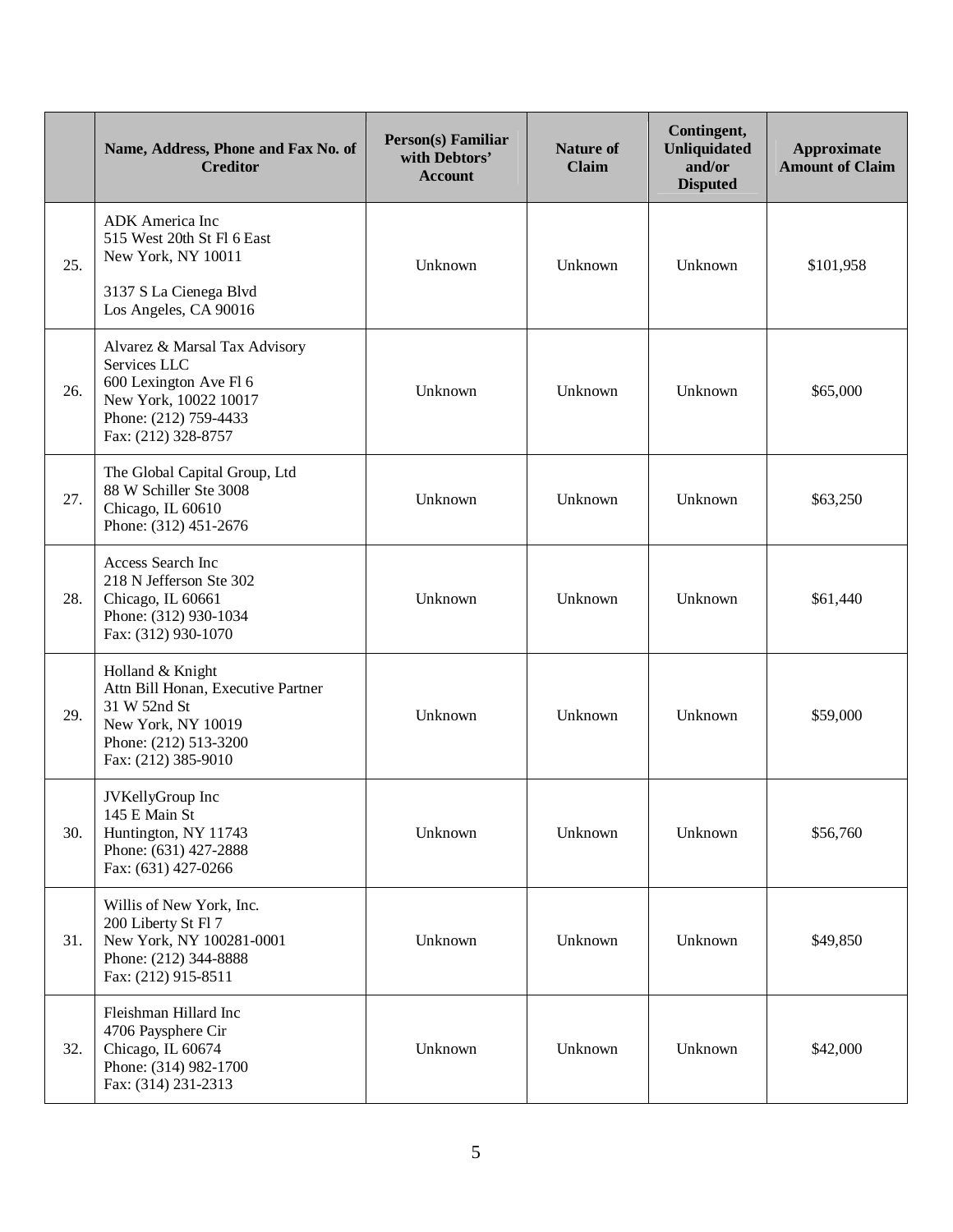|     | Name, Address, Phone and Fax No. of<br><b>Creditor</b>                                                                                                                                                                                                 | <b>Person(s) Familiar</b><br>with Debtors'<br><b>Account</b> | <b>Nature of</b><br><b>Claim</b> | Contingent,<br><b>Unliquidated</b><br>and/or<br><b>Disputed</b> | <b>Approximate</b><br><b>Amount of Claim</b> |
|-----|--------------------------------------------------------------------------------------------------------------------------------------------------------------------------------------------------------------------------------------------------------|--------------------------------------------------------------|----------------------------------|-----------------------------------------------------------------|----------------------------------------------|
| 33. | American Express Company<br><b>Corporate Services Operations</b><br>AESC-P<br>20022 N 31st Ave<br>Mail Code AZ-08-03-11<br>Phoenix, AZ 85027<br>Phone: (800) 528-2122                                                                                  | Unknown                                                      | Unknown                          | Unknown                                                         | \$40,000                                     |
| 34. | Other Regrsn<br>111 South Wacker Dr<br>Chicago, IL 60606<br>Phone: (312) 326-8000                                                                                                                                                                      | Unknown                                                      | Unknown                          | Unknown                                                         | \$37,280                                     |
| 35. | <b>Technology Managemant Consulting</b><br>Group<br><b>DBA</b> Roadmap Learning<br>235 Iris Rd<br>Lakewood, NJ 08701                                                                                                                                   | Unknown                                                      | Unknown                          | Unknown                                                         | \$34,000                                     |
| 36. | Eloqua Corporation<br>1921 Gallows Rd Ste 250<br>Vienna, VA 22182-3900<br>Fax: (302) 655-5049                                                                                                                                                          | Unknown                                                      | Unknown                          | Unknown                                                         | \$33,000                                     |
| 37. | <b>GKH Law Offices</b><br>One Azrieli Center, Round Building<br>Tel Aviv 67021 Israel<br>Phone: 972-3-607-4444<br>Fax: 972-3-607-4422<br>1 Shmuel Ha'Nagid Street, 4th Floor<br>Jerusalem 94592 Israel<br>Phone: 972-2-623-2683<br>Fax. 972-2-623-6082 | Unknown                                                      | Unknown                          | Unknown                                                         | \$30,074                                     |
| 38. | The Siegfried Group LLP<br>1201 Market St Ste 700<br>Wilmington, DE 19801-1147                                                                                                                                                                         | Unknown                                                      | Unknown                          | Unknown                                                         | \$30,000                                     |
| 39. | Synechron (Synechron Inc)<br>15 Corporate Pl S Ste 400<br>Piscataway, NJ 08854<br>Phone: (732) 562-0088<br>Fax: (732) 562-1414                                                                                                                         | Unknown                                                      | Unknown                          | Unknown                                                         | \$29,740                                     |
| 40. | Amideo and Associates<br>787 S Shore Drive<br>Miami Beach, FL 33141<br>Phone: (305) 519-5377                                                                                                                                                           | Unknown                                                      | Unknown                          | Unknown                                                         | \$27,300                                     |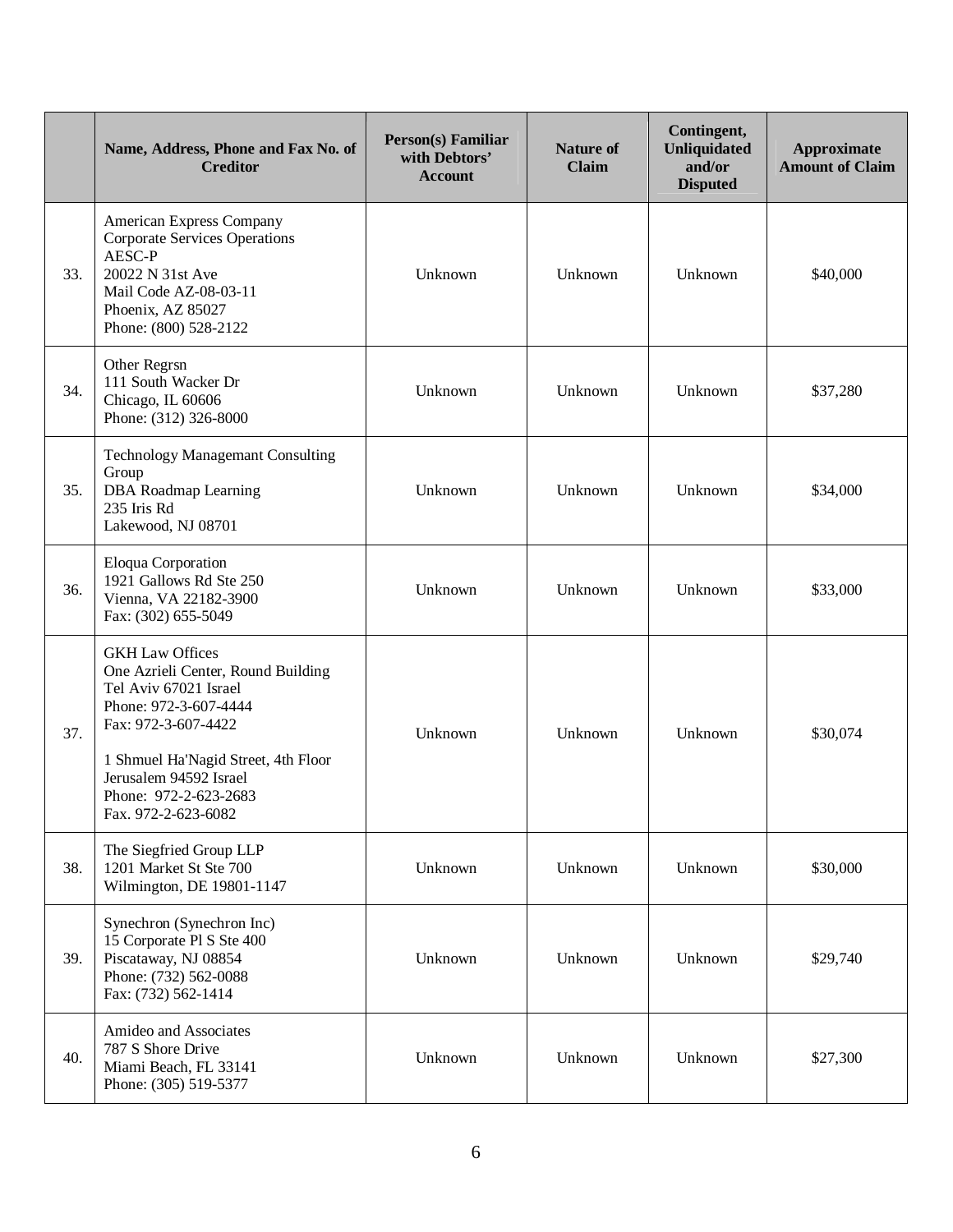|     | Name, Address, Phone and Fax No. of<br><b>Creditor</b>                                                                                                      | <b>Person(s) Familiar</b><br>with Debtors'<br><b>Account</b> | <b>Nature of</b><br><b>Claim</b> | Contingent,<br><b>Unliquidated</b><br>and/or<br><b>Disputed</b> | <b>Approximate</b><br><b>Amount of Claim</b> |
|-----|-------------------------------------------------------------------------------------------------------------------------------------------------------------|--------------------------------------------------------------|----------------------------------|-----------------------------------------------------------------|----------------------------------------------|
| 41. | <b>BTA</b>                                                                                                                                                  | Unknown                                                      | Unknown                          | Unknown                                                         | \$26,978                                     |
| 42. | Promontory Financial Group LLC<br>1201 Pennsylvania Ave NW Ste 617<br>Washington, DC 20004-2401<br>Phone: (202) 662-6980<br>Fax: (202) 783-2924             | Unknown                                                      | Unknown                          | Unknown                                                         | \$25,000                                     |
| 43. | Media Two<br>319 W Martin St Ste 200<br>Raleigh, NC 27601<br>Phone: (919) 553-1246                                                                          | Unknown                                                      | Unknown                          | Unknown                                                         | \$25,000                                     |
| 44. | <b>Ticker Consulting LLC</b><br>3 Cypress Dr<br>Cedar Knolls, NJ 07927                                                                                      | Unknown                                                      | Unknown                          | Unknown                                                         | \$22,800                                     |
| 45. | <b>Adscom Solutions LLC</b><br><b>Attn Andre Pires</b><br>201 East 12 St<br>New York, NY 10003                                                              | Unknown                                                      | Unknown                          | Unknown                                                         | \$19,440                                     |
| 46. | Premiere Global Services Inc<br>The Terminus Building<br>3280 Peachtree Rd NE Ste 1000<br>Atlanta, GA 30305<br>Phone: (866) 548-3203<br>Fax: (404) 262-8540 | Unknown                                                      | Unknown                          | Unknown                                                         | \$18,227                                     |
| 47. | <b>Paul Hastings</b><br><b>Attn Barry Brooks</b><br>75 East 55th Street<br>New York, NY 10022<br>Phone: (212) 318-6000<br>Fax: (212) 319-4090               | Unknown                                                      | Unknown                          | Unknown                                                         | \$11,646                                     |
| 48. | Fox Rothschild, LLP<br>Attn: Accounts Payable - 01<br>2000 Market St Fl 20<br>Philadelphia, PA 19103-3222<br>Phone: (215) 299-2000<br>Fax: (215) 299-2150   | Unknown                                                      | Unknown                          | Unknown                                                         | \$11,645                                     |
| 49. | KPMG, LLP<br>Dept. 0511<br>POB 120001<br>Dallas, TX 75312-0511<br>Fax: (212) 758-9819                                                                       | Unknown                                                      | Unknown                          | Unknown                                                         | \$10,000                                     |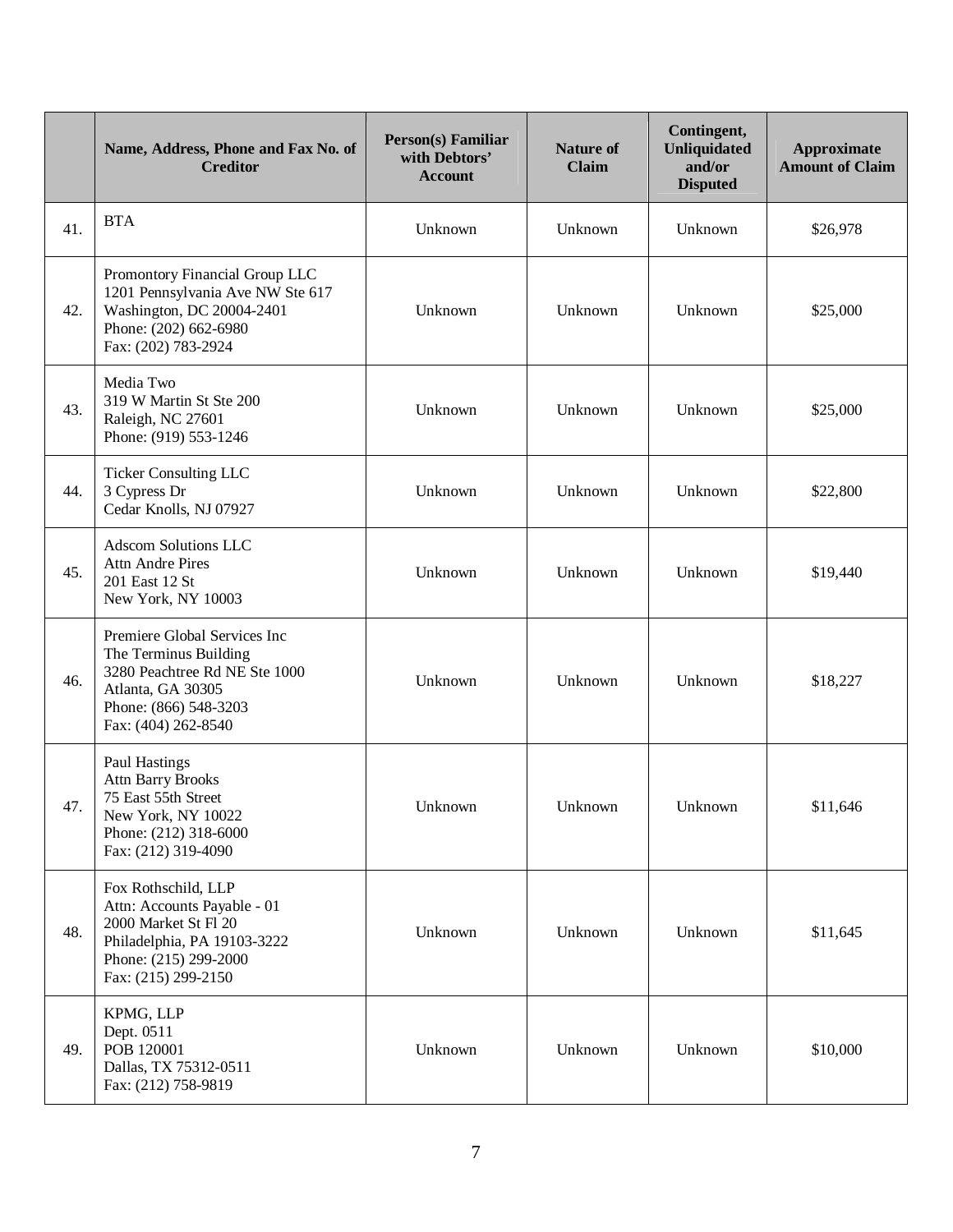|     | Name, Address, Phone and Fax No. of<br><b>Creditor</b>                            | Person(s) Familiar<br>with Debtors'<br><b>Account</b> | Nature of<br><b>Claim</b> | Contingent,<br><b>Unliquidated</b><br>and/or<br><b>Disputed</b> | Approximate<br><b>Amount of Claim</b> |
|-----|-----------------------------------------------------------------------------------|-------------------------------------------------------|---------------------------|-----------------------------------------------------------------|---------------------------------------|
| 50. | Stephanie G Schrock<br>7716 N Paulina St Unit 1N<br>Chicago-Rogers Park, IL 60626 | Unknown                                               | Unknown                   | Unknown                                                         | \$10,000                              |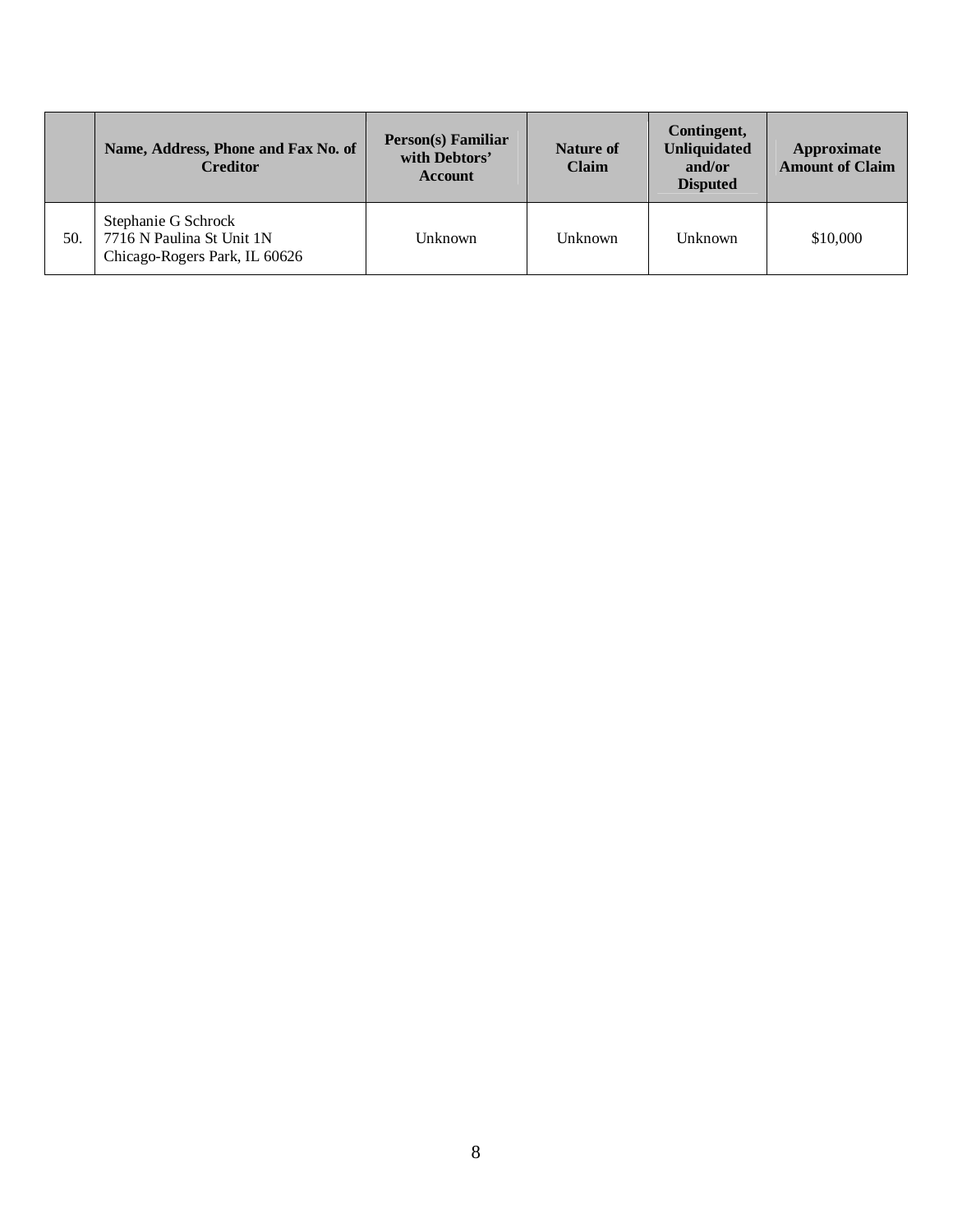I, Bradley I. Abelow of MF Global Holdings Ltd., declare under penalty of perjury that I have read the foregoing list and that it is true and correct to the best of my knowledge, information, and belief.

Dated: October 31, 2011

By: <u>/s/ Bradley I. Abelow</u> Name: Bradley I. Abelow Title: President and COO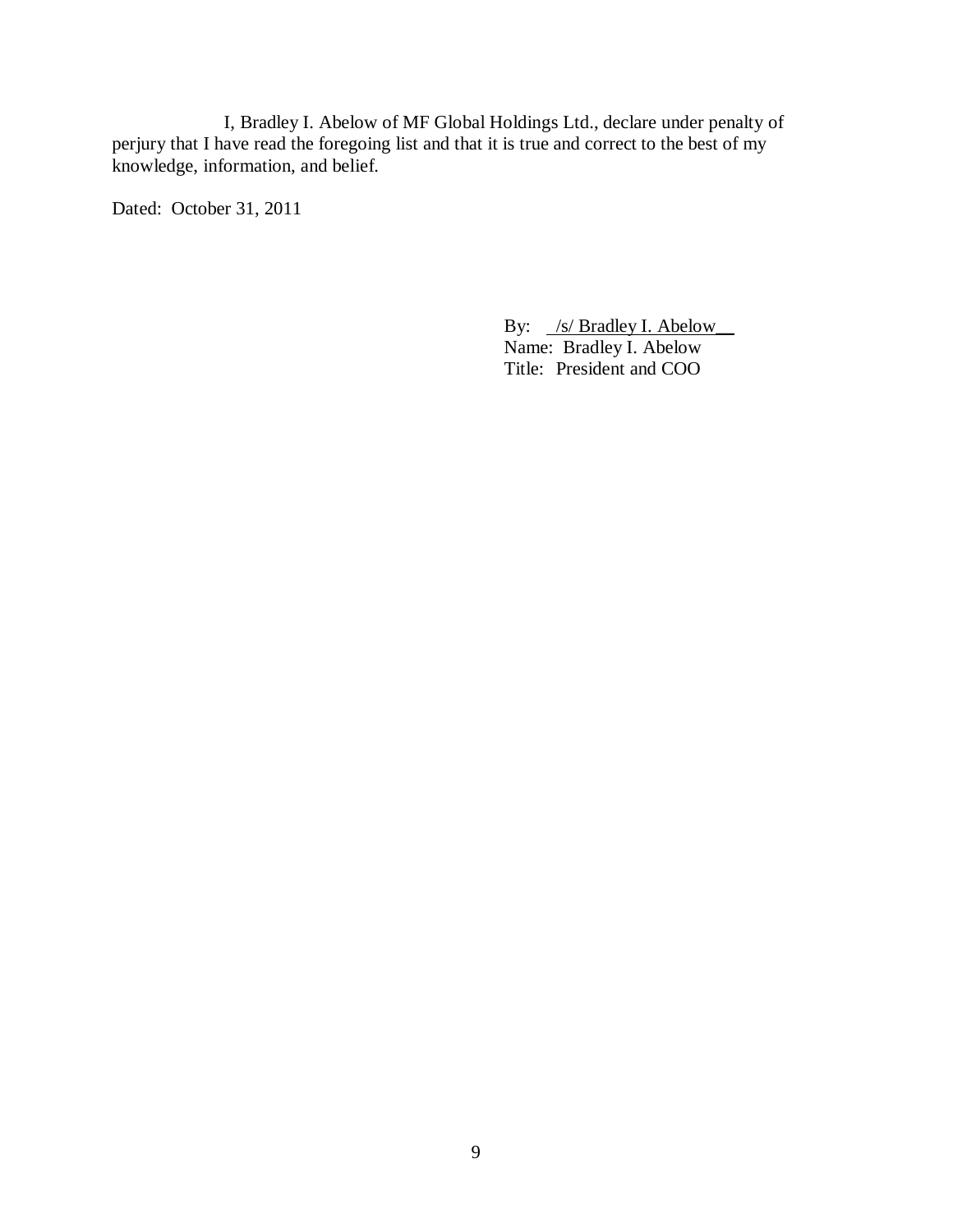### **MF GLOBAL HOLDINGS LTD. RESOLUTIONS OF THE BOARD OF DIRECTORS**

#### **Dated as of October 31, 2011**

The Board of Directors (the "Board of Directors") of MF Global Holdings Ltd., a Delaware corporation (the "Corporation"), at a duly convened meeting, do hereby adopt the following resolutions:

WHEREAS, the Board of Directors has been presented with a proposed petition to be filed by the Corporation in the United States Bankruptcy Court for the Southern District of New York (the "Bankruptcy Court") seeking relief under the provisions of chapter 11 of title 11 of the United States Code (the "Bankruptcy Code"), in which the authority to operate as a debtor-in-possession will be sought;

WHEREAS, the Board of Directors has determined that it is in the best interests of the Corporation and its stakeholders that the Corporation file a petition seeking relief under the provisions of chapter 11 of the Bankruptcy Code.

NOW THEREFORE, BE IT RESOLVED, that the Corporation file a petition seeking relief under the provisions of chapter 11 of the Bankruptcy Code, in which the authority to operate as a debtorin-possession will be sought, and the filing of such petition is authorized hereby; and it is further

RESOLVED, that each of the officers of the Corporation, including without limitation, the president, chief financial officer, and any vice president, secretary, treasurer, assistant secretary and assistant treasurer of the Corporation be appointed by the Board of Directors as an authorized signatory (each, individually, an "Authorized Officer," and, collectively, the "Authorized Officers") of the Corporation in connection with the chapter 11 case authorized herein; and it is further

RESOLVED, that the Authorized Officers of the Corporation be, and each of them, with full authority to act without the others, hereby is, authorized, empowered and directed, in the name and on behalf of the Corporation, to execute and verify a petition in the name of the Corporation under chapter 11 of the Bankruptcy Code and to cause the same to be filed in the Bankruptcy Court in such form and at such time as the Authorized Officer executing said petition on behalf of the Corporation shall determine; and it is further

RESOLVED, that the Authorized Officers of the Corporation be, and each of them, with full authority to act without the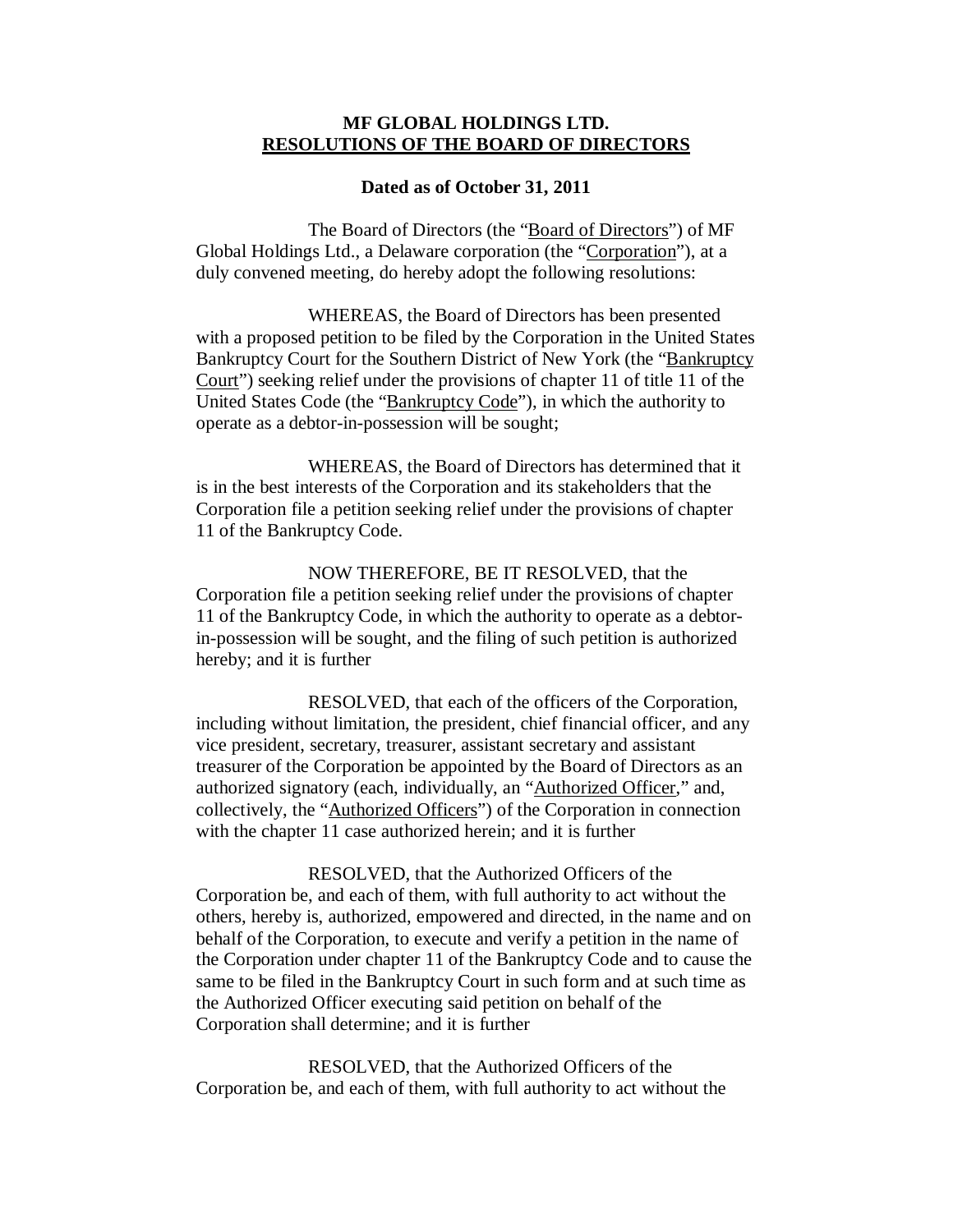others, hereby is, authorized, empowered and directed in the name and on behalf of the Corporation, to execute and file or cause to be executed and filed (or to direct others to do so on their behalf as provided herein) all necessary documents, including, without limitation, all petitions, affidavits, schedules, motions, lists, applications, pleadings and other papers, and in that connection to employ and retain all assistance by legal counsel, accountants or other professionals and to take any and all other action which they or any one of them deem necessary, proper or desirable in connection with the chapter 11 case contemplated hereby, with a view to the successful prosecution of such case; and it is further

RESOLVED, that all acts lawfully done or actions lawfully taken by any Authorized Officers of the Corporation to seek relief under chapter 11 of the Bankruptcy Code or in connection with the chapter 11 case, or any matter related thereto, be, and hereby are, adopted, ratified, confirmed and approved in all respects as the acts and deeds of the Corporation; and it is further

RESOLVED, that the Authorized Officers of the Corporation be, and each of them, with full authority to act without the others, hereby is, authorized, empowered and directed, in the name and on behalf of the Corporation, to take any and all such actions, and to execute and deliver or cause to be executed and delivered under seal of the Corporation or otherwise, such agreements, instruments and any and all other documents and amendments necessary or appropriate to facilitate the transactions contemplated by the foregoing resolutions, containing such provisions, terms, conditions, covenants, warranties and representations as may be deemed necessary or appropriate by the Authorized Officer or Authorized Officers so acting; and it is further

RESOLVED, that the law firm of Skadden, Arps, Slate, Meagher & Flom LLP and its affiliates be, and hereby are, employed under general retainer as attorneys for the Corporation in the chapter 11 case; and it is further

RESOLVED, that The Garden City Group, Inc. be, and hereby are, employed as claims and noticing agents for the Corporation in the chapter 11 case; and it is further

RESOLVED, that the Authorized Officers of the Corporation be, and each of them, with full authority to act without the others, hereby is, authorized, empowered and directed, in the name and on behalf of the Corporation, to take or cause to be taken any and all such further action and to execute and deliver or cause to be executed or delivered all such further agreements, documents, certificates and undertakings, and to incur and pay or cause to be paid all such fees and expenses as in their judgment shall be necessary, appropriate or advisable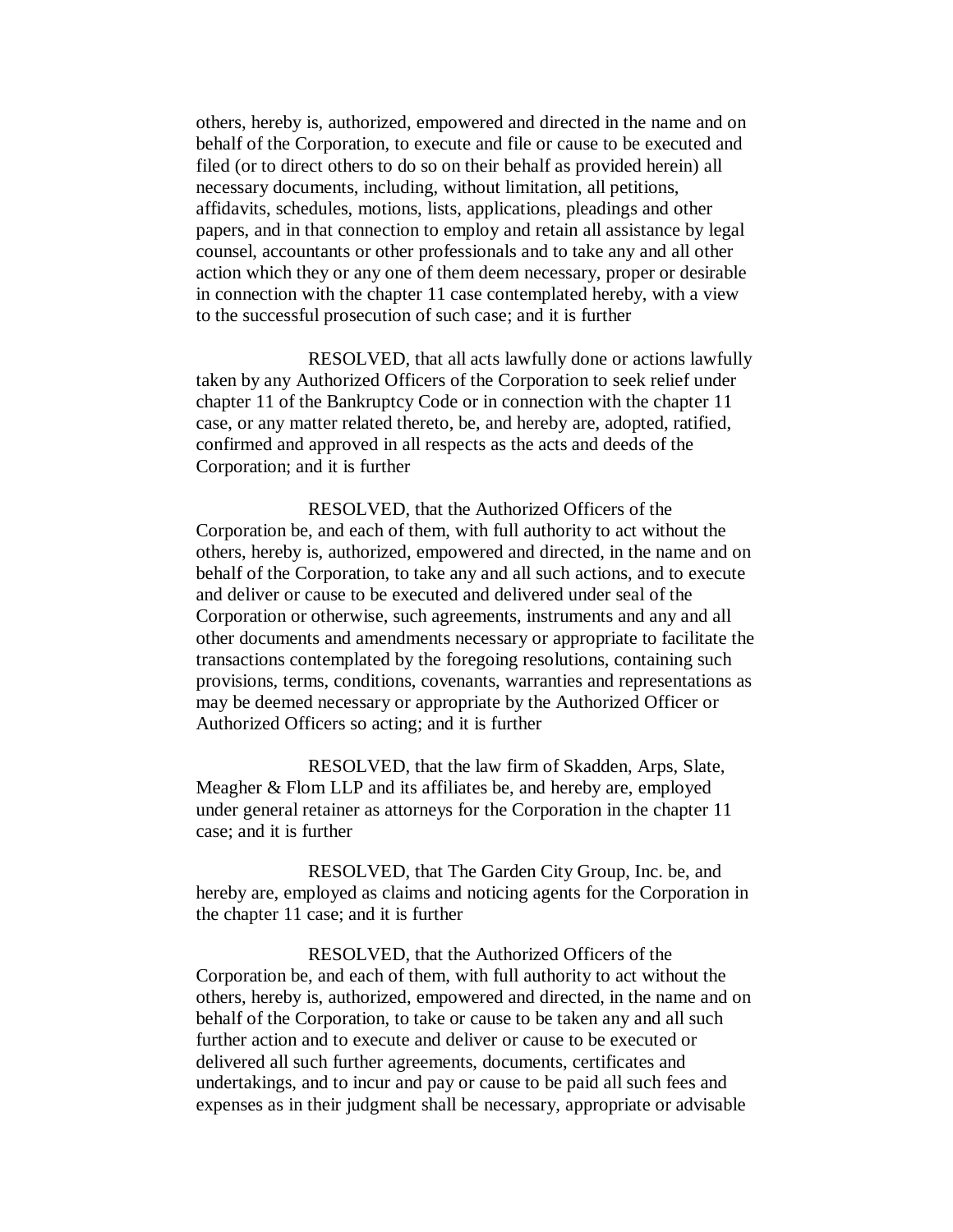to effectuate the purpose and intent of any and all of the foregoing resolutions; and it is further

RESOLVED, that all actions heretofore taken consistent with the purpose and intent of the foregoing resolutions are hereby ratified, confirmed and approved in all respects as the acts and deeds of the Corporation.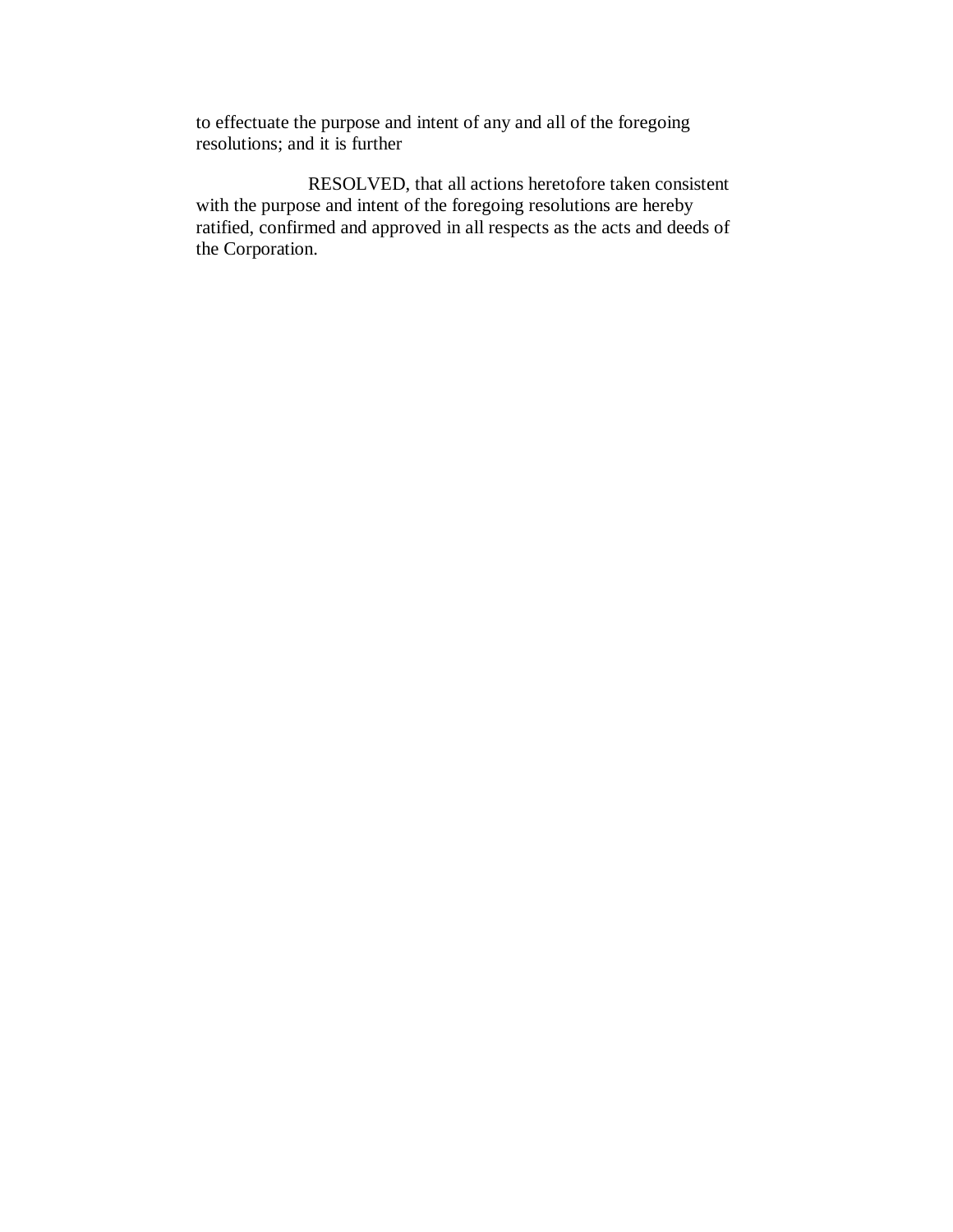### **SECRETARY'S CERTIFICATE**

The undersigned, Jacqueline Giammarco, Secretary of MF Global Holdings, Ltd. (the "Company"), a Delaware corporation, hereby certifies on behalf of the Company, as the Secretary of the Company, and not in any individual capacity, as follows:

- 1. I am the duly qualified and elected Secretary of the Company and, as such, am familiar with the facts herein certified, and I am duly authorized to certify same on behalf of the Company.
- 2. Each of the following person is a duly elected, qualified and acting Director of the Company: Jon Corzine, David Bolger, Eileen Fusco, David Gelber, Martin Glynn, Edward L. Goldberg, David Schamis, and Robert Sloan.
- 3. Attached hereto is a true and complete copy of the resolutions of the Board of Directors of the Company.
- 4. Such resolutions have not been amended, altered, annulled, rescinded or revoked in any manner and are in full force and effect as of the date hereof.

IN WITNESS WHEREOF, the undersigned has executed this certificate as of the 31st day of October, 2011.

> /s/ Jacqueline Giammarco Jacqueline Giammarco, Secretary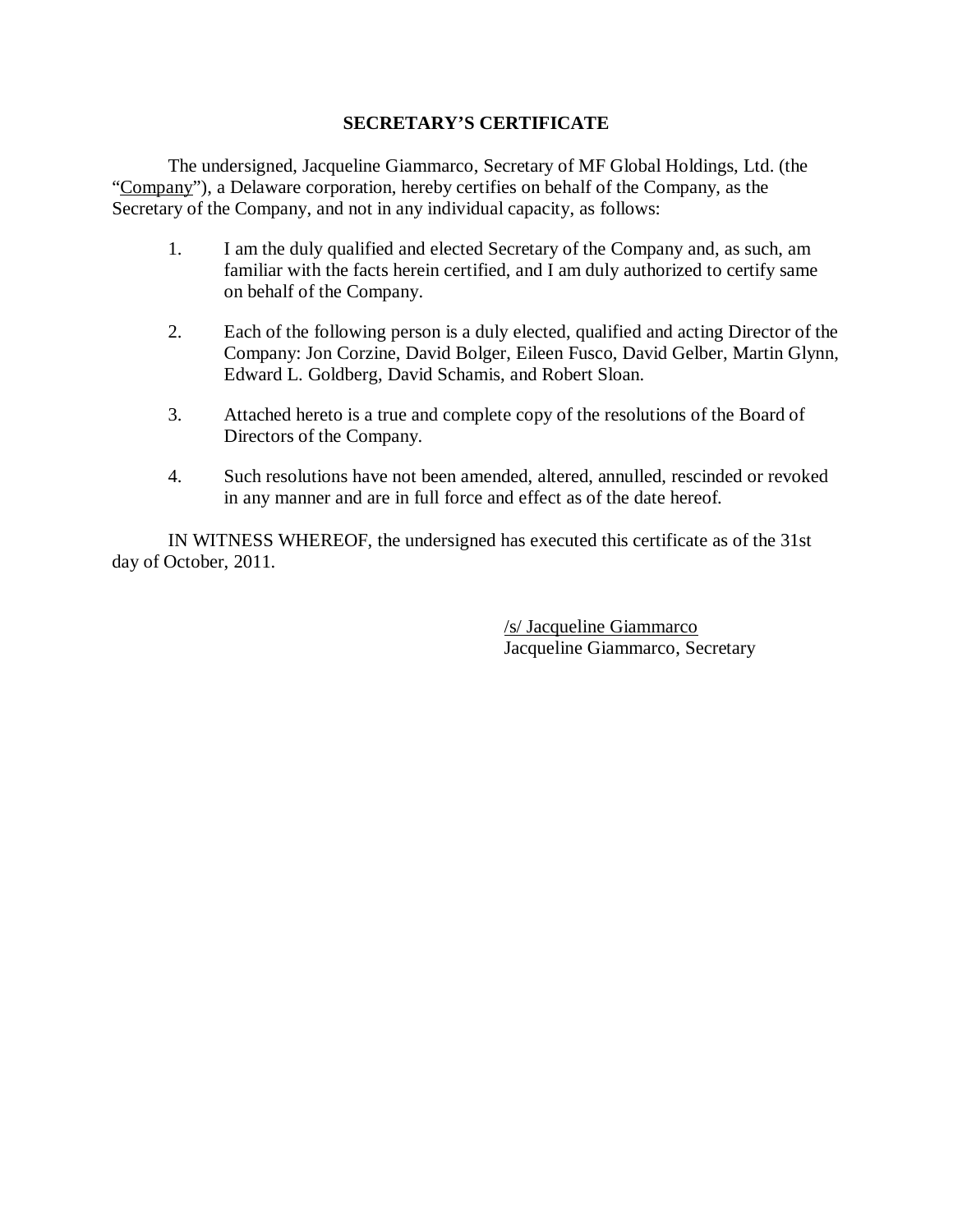SKADDEN, ARPS, SLATE, MEAGHER & FLOM LLP Four Times Square New York, New York 10036 (212) 735-3000 J. Gregory Milmoe Kenneth S. Ziman J. Eric Ivester

Proposed Counsel for Debtors and Debtors-in-Possession

### **UNITED STATES BANKRUPTCY COURT SOUTHERN DISTRICT OF NEW YORK**

|                          | x                   |                                |
|--------------------------|---------------------|--------------------------------|
|                          | ٠                   |                                |
| In re                    |                     | Chapter 11                     |
|                          | ٠<br>٠              |                                |
| MF GLOBAL HOLDINGS LTD., | ٠                   | Case No. 11-                   |
|                          | ٠<br>$\blacksquare$ |                                |
|                          | ٠                   | (Joint Administration Pending) |
| Debtor.                  | ٠                   |                                |
|                          |                     |                                |

#### **CORPORATE OWNERSHIP STATEMENT**

In accordance with rule 1007(a)(1) of the Federal Rules of Bankruptcy Procedure (the "Federal Bankruptcy Rules") and Local Bankruptcy Rule 1007-3, MF Global Holdings, Ltd. (the "Company") hereby states that the following entity directly or indirectly owns 10% or more of any class of the Company's equity interests:

J.C. Flowers II L.P. (Series A Preferred Stock)

The Company does not own (directly or indirectly) 10% or more of any class of a corporation's publicly traded equity interests. The Company does not own an interest in any general partnership. The Company does not own an interest in any limited liability partnership. The Company owns 66.67% ownership interest in MF Global Futures Trust Co, a joint venture